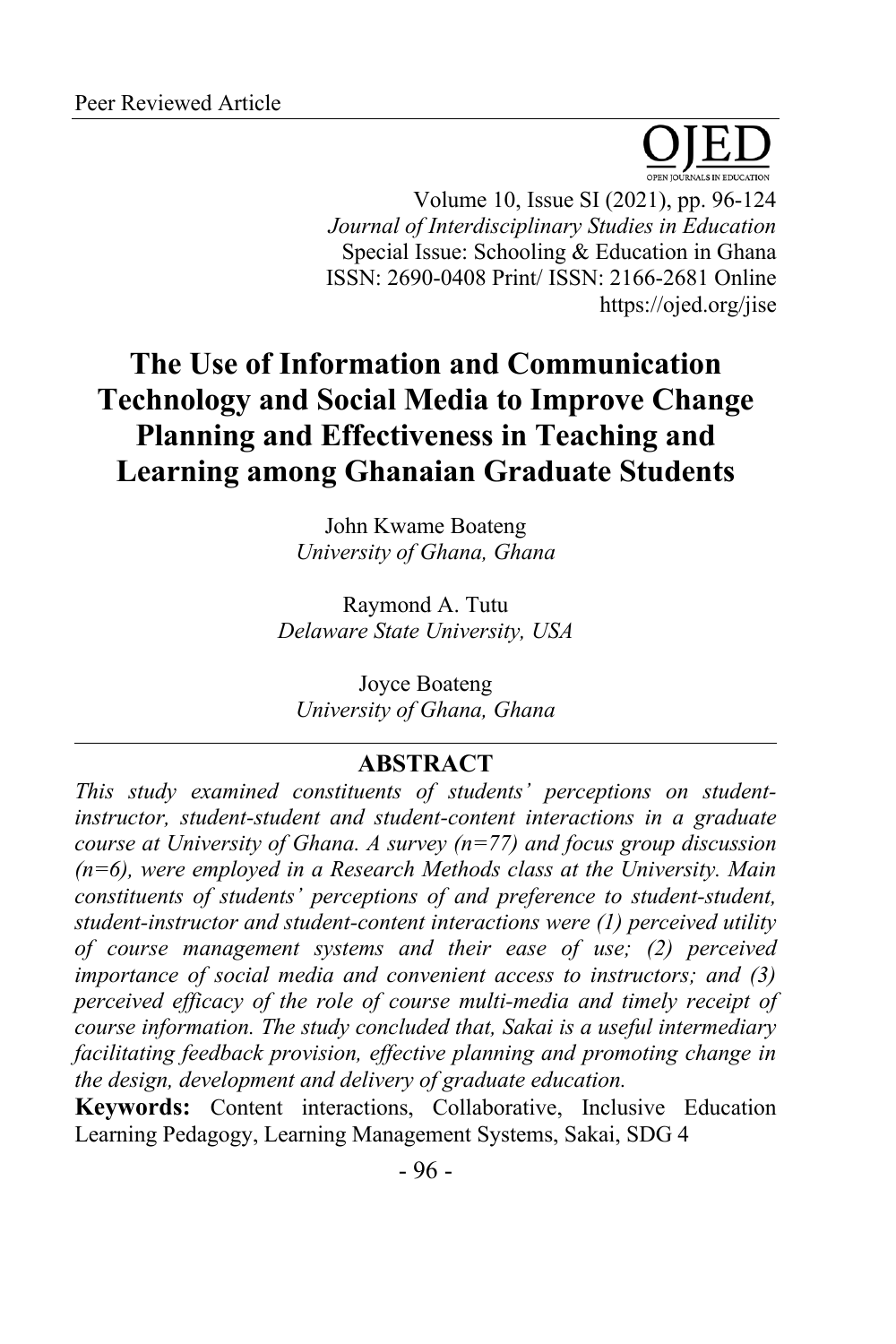#### **INTRODUCTION**

**M**odern society has been marked by a massive explosion of all kinds of technological advancements in the world. In the last three decades, global communication systems have given rise to a plethora of Information and Communication Technologies (ICT) that have made interactions possible across spaces (Chen, 2010). This has also resulted in the shrunken distance between remote places. All forms of technology, including ICT, are currently ubiquitous in universities and colleges (Aljawarneh, 2019). Seaman, Allen, and Seaman (2018) report that online enrollments in institutions of higher education in the United States have continued to grow with approximately 31.6% of all higher education enrollments in 2016, which is a 4.5% increase from 2012.

Advances in ICT have enabled the offering of online courses, distant education programs and the usage of online course management systems (Abrami et al., 2012). There has also been the creation of internet-based knowledge tools and course-specific software which have been designed to meet the ever-changing educational landscape. ICT educational tools provide new openings to reach non-traditional students, make distance mentoring possible and afford contemporary means of instruction, including the integration of online tools into face-to-face instruction models (Norberg et al., 2011). Online tools are providing new forms of autonomy to student-learning processes while offering opportunities for the creation of communities for learning and co-teaching. These tools also encourage co-participation – collaborating with others who have objectives similar to those others have already attained.

A number of universities in Africa have embraced the use of ICT for instruction and recruitment in their various fields of study (Ng'ambi., Brown, Bozalek, Gachago, & Wood, D. (2016). Apart from some programs using ICT for online courses, others are employing ICT for blended instruction (Willems & Bateman, 2013). The advantages of ICT in teaching are well documented. These include the ability to increase students' affective cognitive learning (Akcaoglu & Bowman, 2016). However, little is known about student preferences about specific ICT tools. Also little is known about how these specific ICT tools may help students to achieve learning outcomes. In the African context; this, therefore, is the focus of this exploratory study. A few studies have highlighted the problems instructors face in an attempt to incorporate learning technologies into their courses in Africa. For example, in a blended course environment, lecturers have had to abandon their intended blending model due to, among other problems, students' poor computer skills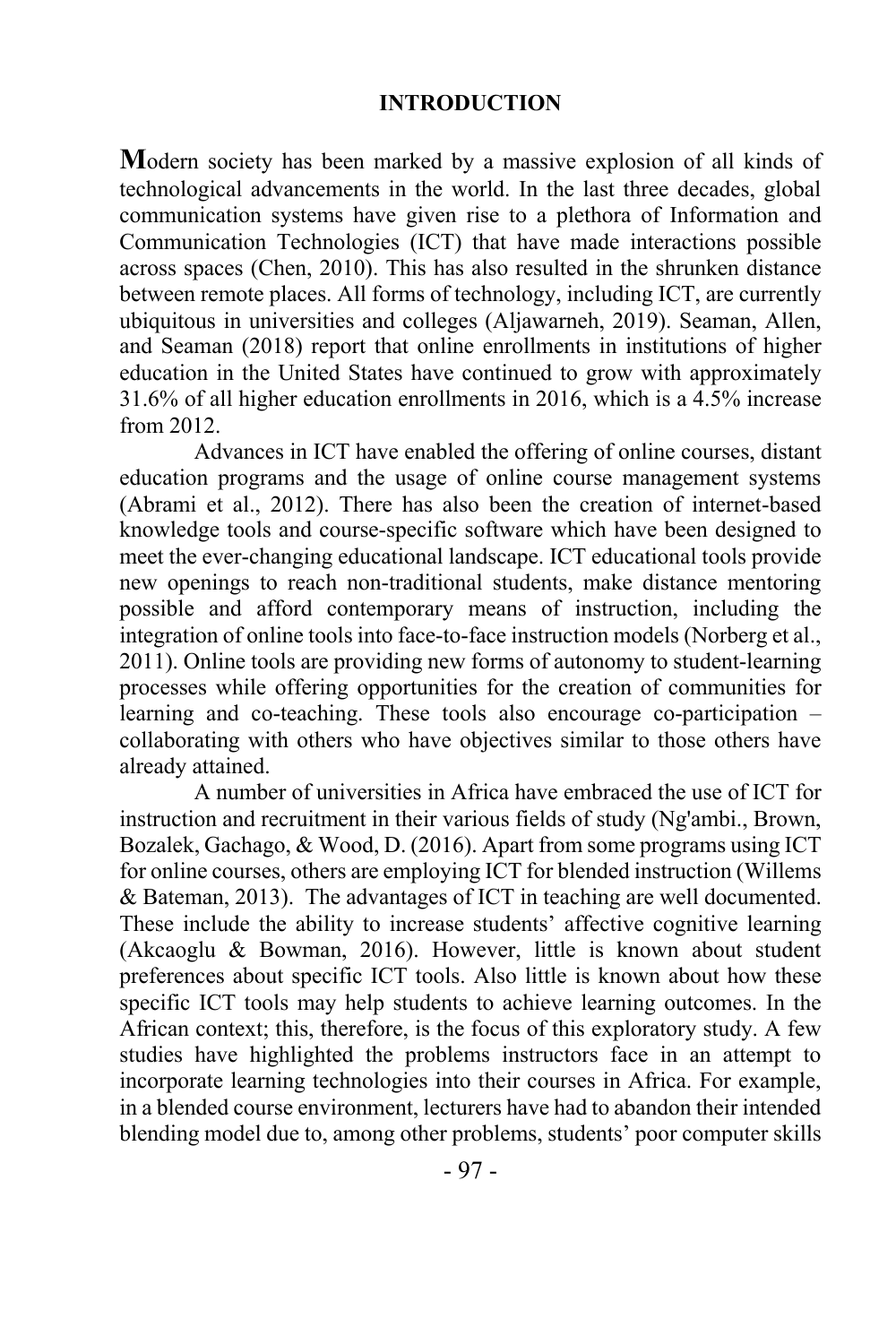and limited access to computers (Tshabala et al., 2014). We draw on the concept of interaction to implement three components of ICT instruction tools (Sakai – online course management system, email and social media – Facebook) in a graduate (post-graduate) blended Research Methods class at the University of Ghana. This study is important because an understanding of students' perception in student-professor interactions using ICT, creates the avenue for holistic and successful learning. The need to understand this perception is crucial because students' perceptions influence their attitudes toward learning (Ferreira & Santoso, 2008), which in turn impacts their performance. This paper clearly outlines four goals:

These goals are enshrined in the specific targets and indicators of the Sustainable Development Goals (SDG). The goal of the fourth SDG is to ensure there is inclusive and equitable quality education for all. It also aims at promoting life-long learning opportunities for all. The ways through which this study ensures the fulfilment of the aims of the said SDG goal are outlined as follows:

- a. The use of ICT devices and applications for teaching and learning emphasize and promote gender equality in education. This leads to relevant and effective learning outcomes for both boys and girls (Target 4.1);
- b. The promotion of the development of national benchmarks in the use of ICT devices and their application to champion effective and inclusive teaching and learning;
- c. The attainment of affordable but quality technical, vocational and tertiary education for all women and men eliminates discriminations in many forms. (SDG Targets 4.5, 4.1, and 4.3). These goals help to put an end to gender disparities and promote the inclusion of people living with disabilities, indigenous peoples and children in vulnerable situations, among others; and
- d. The application of this study and its findings will ensure that learners acquire the knowledge and skills needed to promote sustainable development. It will also ensure the promotion of human rights, gender equality, peaceful and non-violent cultures, global citizenships, the appreciation of cultural diversity and culture's contribution to sustainable development and the completion of tertiary education (SDG targets 4.7, 4.1).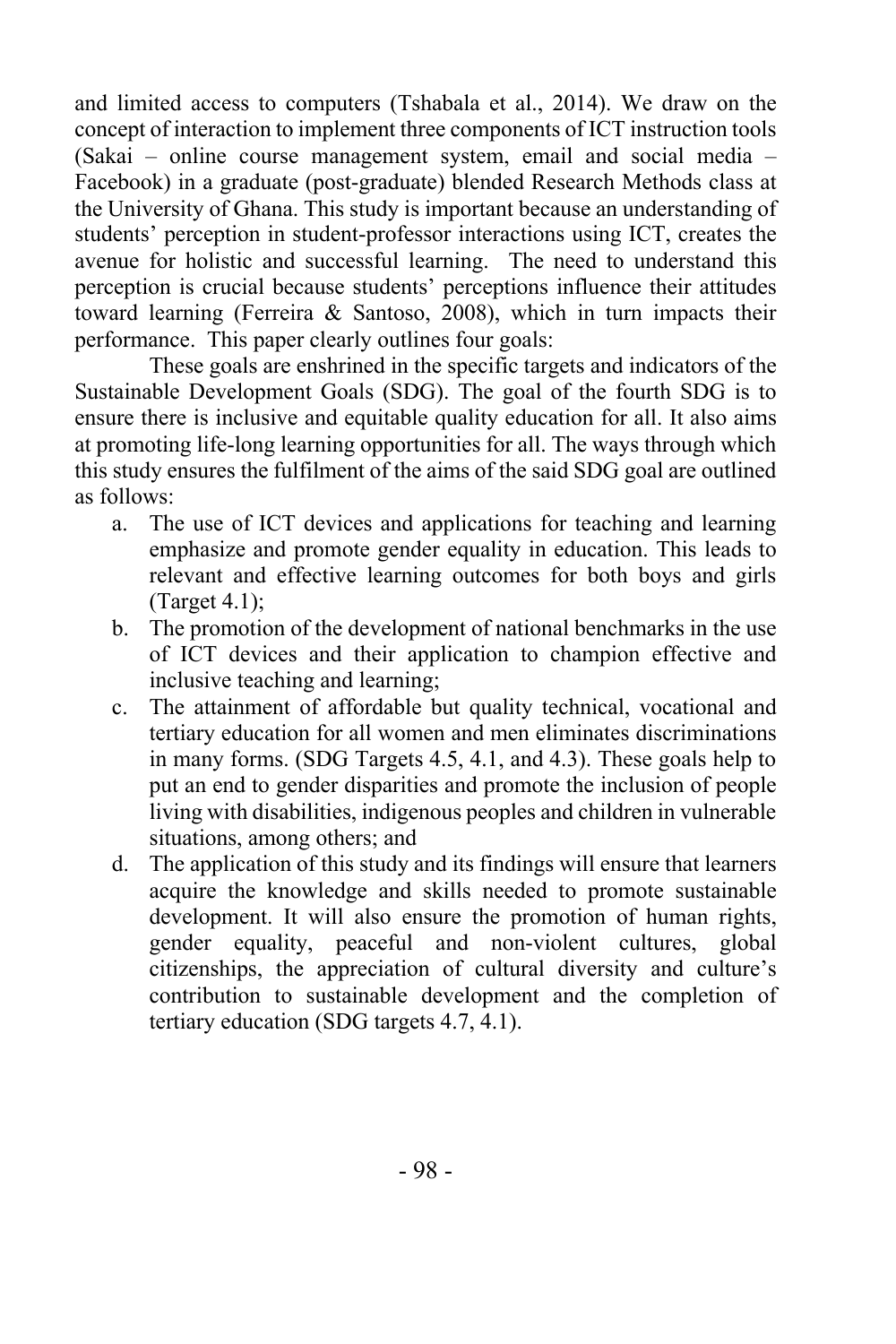#### **CONCEPTUAL FRAMEWORK**

ICT serves as a support structure to the achievement of all 17 Sustainable Development Goals (SDGs). With regards to the universal coverage of basic services, the use of ICT is especially essential in helping to advance these goals. By integrating the service of ICT into a country's public and private sectors, the goals put forth by the SDGs will be met more easily. The application of this knowledge, therefore, becomes crucial for governments of countries like Ghana where the implementation of SDGs is a priority. With a specific focus on the relevance of ICT in the attainment of SDG4 (a breakthrough for the achievement of quality education and lifelong learning for all), the issue of connectivity becomes extremely important. With connectivity and interactions, students can access learning resources and opportunities even in remote and low-income areas. Teachers can also prepare for their classes anytime and anywhere. ICT opens up access to education at all levels – graduate, undergraduate, secondary and basic – to all underserved populations for whom improved education opportunities lead to improved economic opportunities.

Interaction is fundamental to any informational and educational endeavor, and ICT enhances interpersonal communication and the flow of information required to achieve that enterprise. Over three decades ago, Moore (1989) identified three forms of interactions in distance education (1) student-student interaction – interactions among individual students and among students working in small groups, (2) student-instructor interaction – communication between a student(s) and instructor(s) and (3) student-content interaction – a student(s) making meaning of the materials in the subject matter under study. Studies on these interaction types have shown that the thoughtful designs of educational programs which include the aforementioned interactions result in a positive impact on student learning (Bernard, 2009). This is primarily because instructors are the connection between students and knowledge (Hassini, 2006).

Impediments to the incorporation of ICT tools into learning include inadequate technological literacy on the part of some instructors and students, the lack of access to the needed technologies, the inability to fully depend on the technology and difficulties in using the needed technology (Reid, 2014). In spite of these, ICT offers greater flexibility with respect to time and place when compared to only face-to-face interactions. The online learning environment does not, by itself, reduce the likelihood of students achieving learning outcomes (Hong, 2002). For this reason, students' feedback on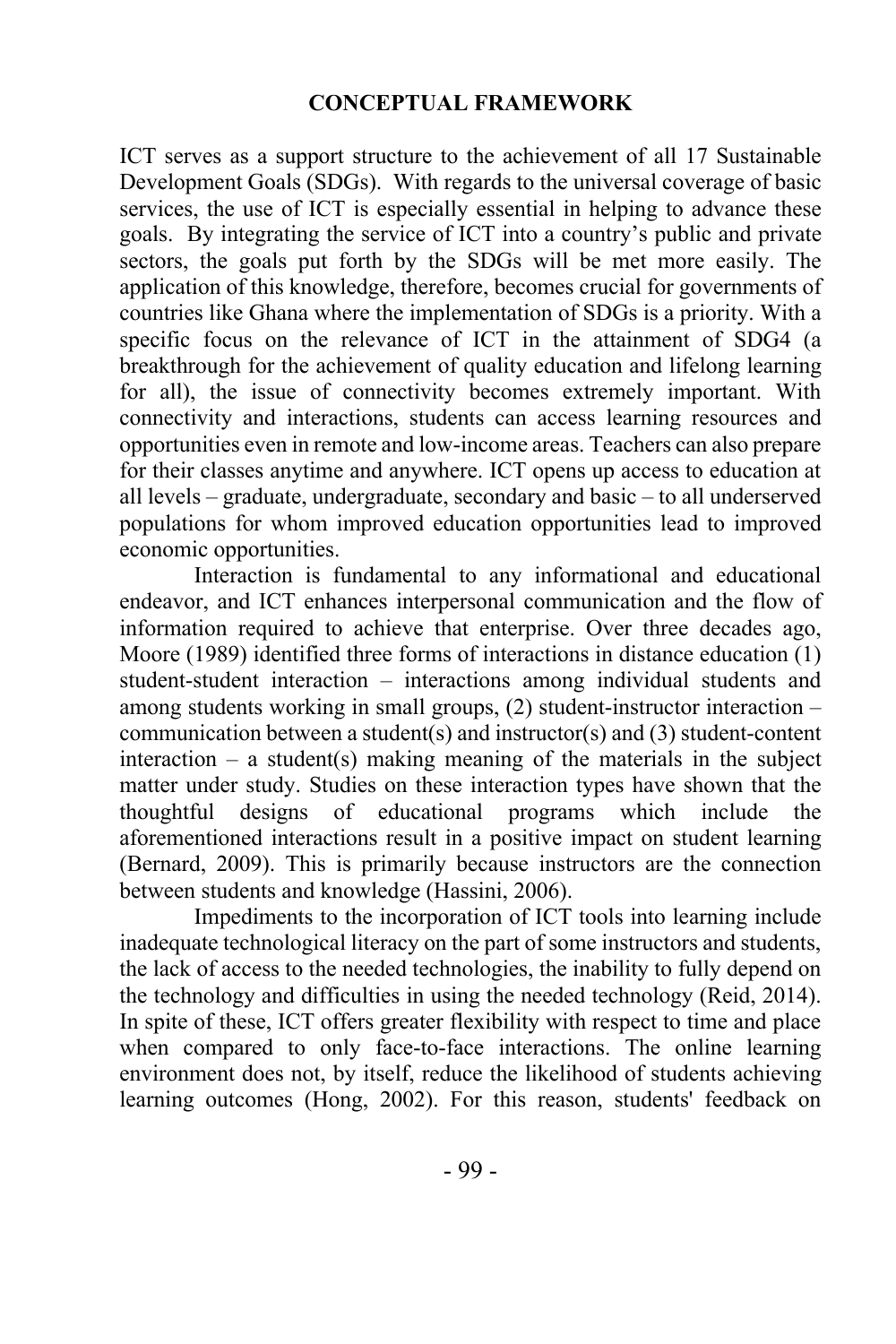interaction in pedagogy has been a crucial determinant in the adoption of online technologies in teaching (Brown, 2016).

The use of course management systems has been shown to improve student learning, but it also cautions that merely posting syllabi on a learning management system would not constitute the satisfactory use of such a system (Brown, 2016). These systems have become platforms where many instructors are storing course content. Providing PowerPoint slide access to students has become easy due to course management systems (Worthington & Levasseur, 2015), and students are expressing positive attitudes toward PowerPoint slides for a number reasons including enabling them to record good course notes (Ahmadi et al., 2007). Thus, the perception of students, regarding their interactions with instructors, influences their performance. Although students with positive perceptions of student-instructor interaction have improved grades and report higher satisfaction with the course (Hong, 2002), some students have expressed a feeling of isolation in such learning environments (Hong et al., 2003). While the greater level of interactions with instructors is associated with higher levels of course satisfaction (Kuo et al., 2014), other researchers have asserted that student-instructor interaction is the best predictor of students' course satisfaction (Battalio, 2007). Consequently, it is essential to understand students' perceptions of their interaction with their instructors for the successful incorporation of ICT into teaching; this is important irrespective of the learning environment –blended or exclusively web-based.

## **LITERATURE REVIEW**

#### **Learning Management Systems**

Research carried out in Ghana and elsewhere found that most students have used Learning Management Systems (LMS) and have had positive experiences. According to researchers, LMS' are used differently in different institutions (Dias & Diniz, 2014; Boateng, 2020, Asamoah, 2020). In the United States, LMS adoption by institutions stands at 99% and by faculty at 88% (Pomerantz, Brown & Brooks, 2018). When assessing the factors that contributed to the positive experiences with the use of LMS, Caruso and Kvavik (2005) also found that student participants who agreed or strongly agreed that "courses using LMS helped them to take greater control of their course activities in terms of planning and managing time", reported the most positive experience with LMS. Other factors which were realized to be important in the research were the perceived skills of the instructor and the instructor's use of the LMS to provide prompt feedback.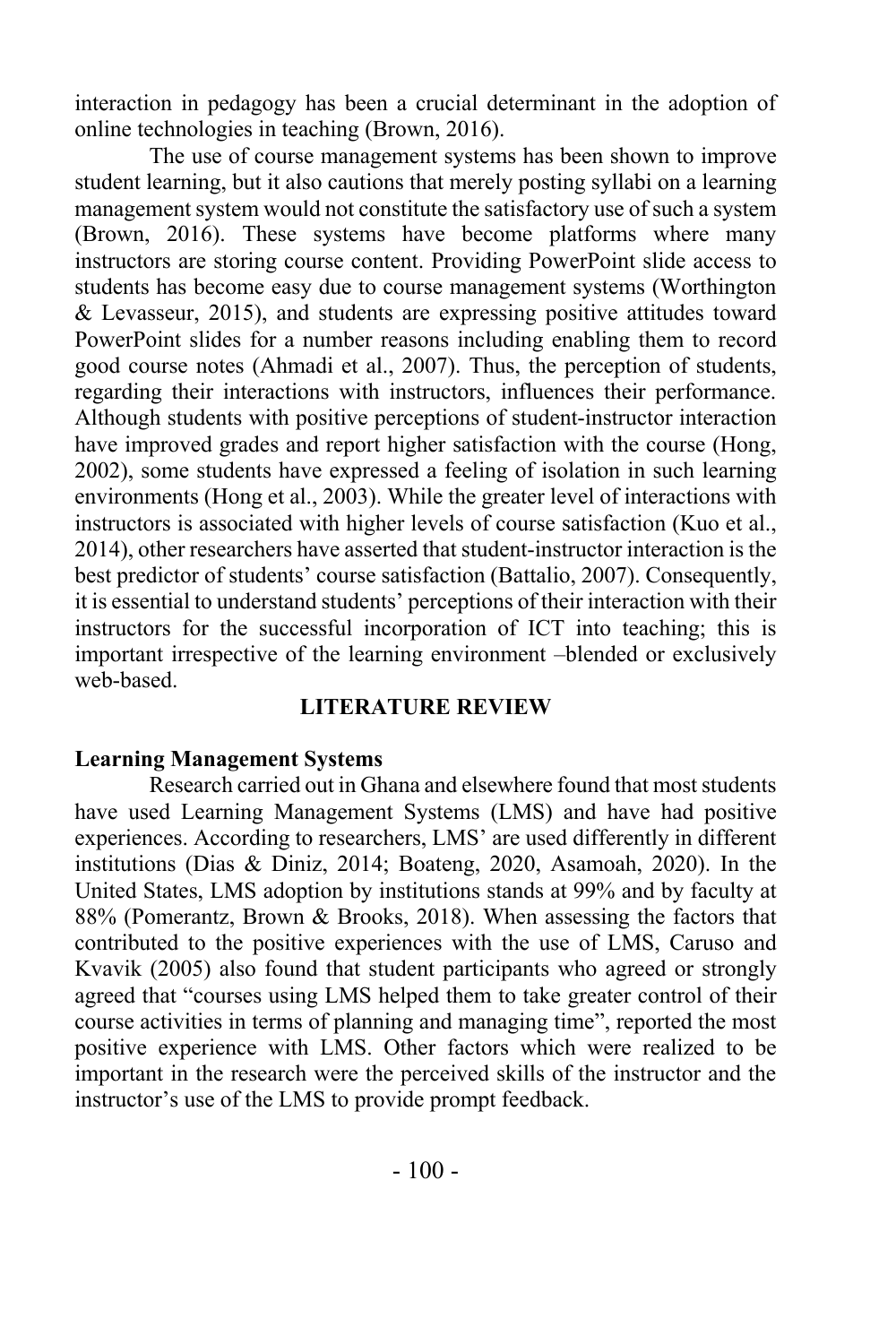#### **Flexibility in Using Learning Technologies**

Learners always look for flexibility in time, space, place, content selection and delivery of instructions. In time past, however, learners did not have all of these variables at their disposal because the proper tools required to meet the learner's needs did not-exist. The flexible access to content and learning resources via networks across conventional classrooms, homes and community centres have been the defining characteristic of what has come to be known as distributed learning (Flecher et al., 2007; Shimoni et al., 2013). Being able to learn anytime and anywhere with synchronous and asynchronous communication across space, time and pace are key to webbased instruction. Communicating through e-mail, searching for information and locating a proper website has now become the key to success in online learning. Additionally, developing online and offline learning resources using various learning management system software have become some of the key competencies of modern-day teachers. Searching, locating and categorizing knowledge and information via the internet have opened new vistas in the implementation of flexible learning strategies.

## **Different types of Learning Management System**

According to McNulty (2016), an increase in mobile access in Africa (especially in Ghana, Nigerian and South African markets) has enabled educational technology businesses and non-profits to broaden education, taking learning to students in the comfort of their homes who would otherwise be commuting daily to schools that are located in distant places. As education that that makes use of mobile devices such as cell phones, smart phones and tablets, mobile learning has the huge potential to be employed as a tool to create new education by African design. As more people gain access to mobile devices (while quality in-classroom education remains less consistently available), learners get additional ways to access and share vital knowledge using mobile devices (McNulty, 2016). The LMS markets, in similar vein, is expected to be worth over \$15.72 billion in 2021 The highest proportion of revenue contribution is expected to be generated in North America with 42% and roughly half of all college classes will be eLearningbased (Pappas, 2020). Two Main types of LMS are generally discussed in African Tertiary Institutions. These are Cloud-based LMS and Open Source LMS. Examples of Cloud-based LMS in the African markets include: Docebo, Adobe Captivate Prime, TalentLMS, SAP Litmos LMS, LearnUpon LMS. And examples of Open Source LMS popular among African Higher Education Institutions include Sakai, Moodle, Chamilo, Open edX, Totara Learn and Canvas(Pappas, 2020). It is clear that eLearning has revolutionized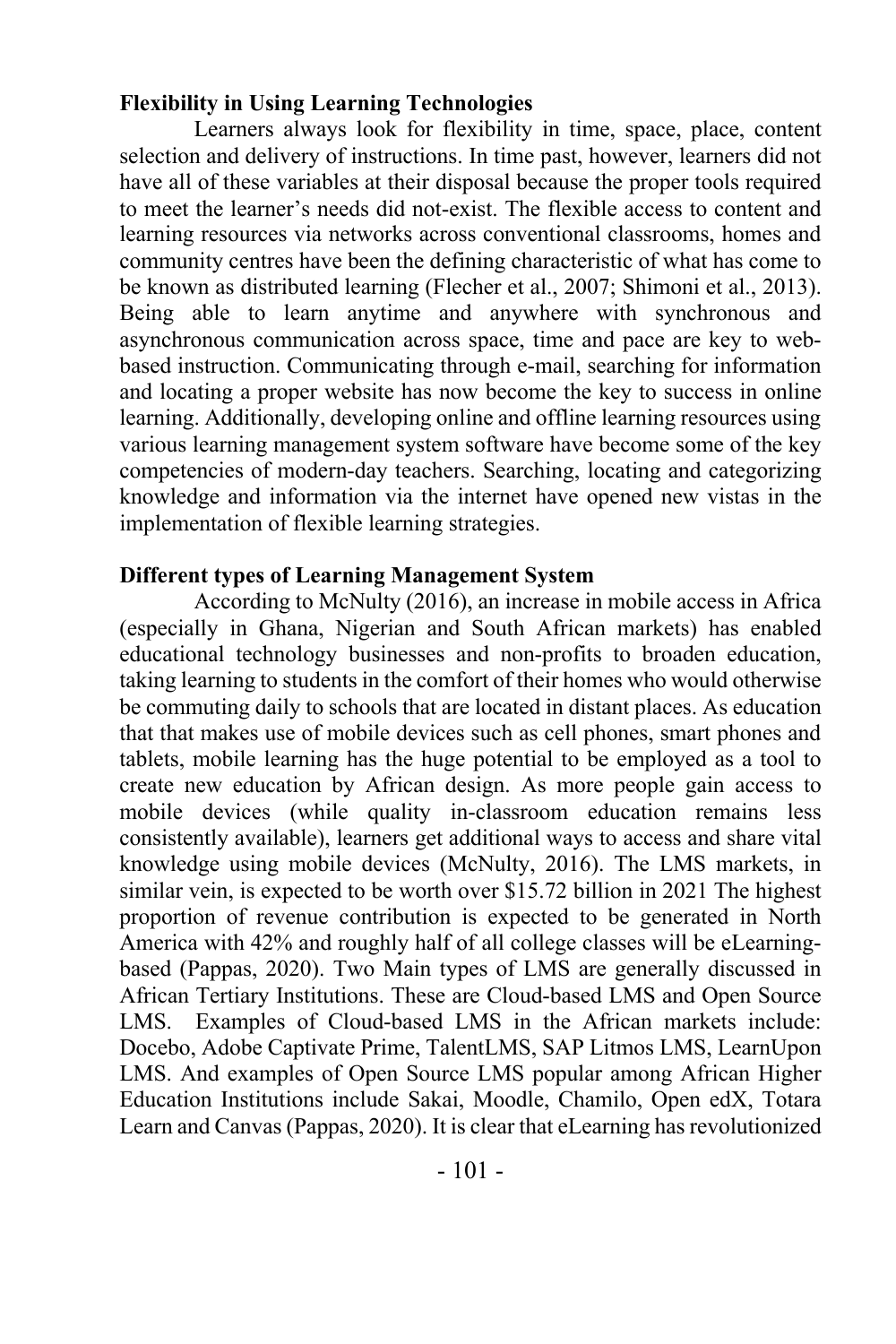and changed the way knowledge and skill acquisition happens in African Education.

## **Utility of Learning Management System (LMS)**

LMS allows effective complete overall control of administration, atomization, communication with users, teachers and trainers, and of course content management. Learning Management System (LMS) has been defined as a software that allows organizations and institutions of learning to create and manage lessons, courses, quizzes and any other training material (Ismail, 2017). An LMS enables a firm or institution to deliver training material and lessons to employees or students. Becker, Cummins and Davis et al. (2017) show that LMS is made up of a category of software and web applications that allow online delivery of course materials as well as tracking and reporting of student participation. Universities adopt LMS to manage and administer online and blended courses. With an LMS, students are able to access syllabi, notes, submit assignments, check grades, contact and communicate with faculty. Instructors are able to track the engagement and performance of each student. Within the higher education space, Becker, Cummins and Davis et al, (2017) point out that, some common LMS include Canvas, Blackboard, Moodle, Edmodo, Desire2Learn and Sakai.

Becker, Cummins and Davis et al. (2017) report that technology advancement of LMS has enabled institutions to access learning analytics, adaptive learning and dynamic communication. Nevertheless, there exist certain challenges which call for new and advanced models. The 2017 Higher Education Expert Panel, cited by Becker, Cummins and Davis et al. (2017) noted that the companies that own the LMSs tightly control their platforms. As a result, it is difficult for institutions of learning to customize and expand the features and integrate external features that best suit their needs i.e. both academic and institutional. Pomerantz, Brown and Brooks (2018) noted that, LMS has become vital to teaching and learning. A larger percentage of universities thus have in place an LMS. In the United States, LMS adoption by institutions stands at 99% and by faculty at 88% (Pomerantz, Brown & Brooks, 2018). This illustrates the importance of LMS for effective instruction delivery. Pomerantz, Brown and Brooks (2018) further pointed out that, as much as LMS is effective it has to be blended with face-to-face methods of teaching and that blended instruction has better learning results as compared to face-to-face or online learning alone. Kraleva, Sabani and Kraley (2019) proposed an analysis of the usability and software functionality of LMS frameworks. Based on the survey of the state-of-art science research,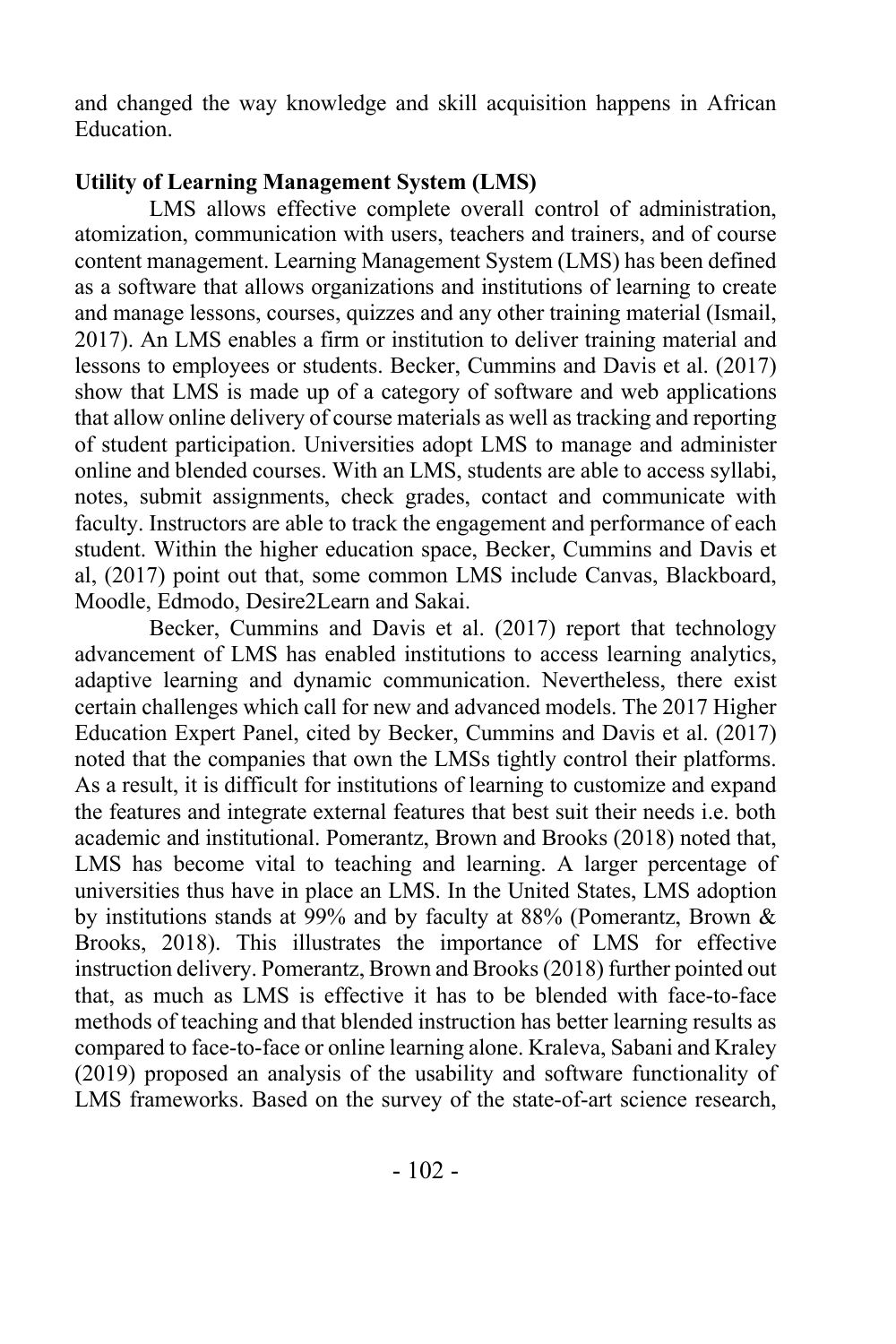the criteria for analysis of the LMS was summarized in three categories: Learning skills tools, Communication tools, and Productivity tools.

## **Social Media and Convenient Access to the Instructor**

Martin, Wang, and Sadaf (2018) observe that facilitation strategies like timely instructor responses to email and discussion fora timely instructor grading and feedback of assignments, and instructor personal response to reflections appear more influential on key learning outcomes, whereas other strategies like synchronous learning sessions or an interactive syllabus have been less effective. Similarly, Martin and Bolliger (2018) note that instructorled facilitation strategies leads to a stronger sense of community among the student. Martin and Bolliger (2018) also found that, students valued instructor-to-student interactions most when compared to student-to-student and student-to-content strategies. McNulty (2016) provided specific examples in Africa of cases where social media and mobile learning has been effectively used to transform and design education.

# **Course Multi-media and Timely Receipt of Course Information**

Course multi-media improves communication among the instructor, student and content thus promoting a timely receipt of course information. Martin, Ritzhaupt, Kumar and Budhrani (2019) show that, online course facilitation broadly refers to how, what, when, and why an online faculty member makes decisions and takes actions to help students meet the learning outcomes. Course multi-media is what makes online course facilitation possible. Therefore, online course facilitation refers to the day-to-day operations of a "live" course (Martin et al, 2019). Best practices, standards, and competencies in the employment of course multimedia have been developed and tested in varying online courses across studies. According to Gillett-Swan, (2017), as online learning has the potential to isolate learners, the course multi-media used and facilitation strategies employed by faculty should target student behaviors that mitigate this threat. Guerrero-Roldán and Noguera (2018) observe that course multi-media helps in the selection of appropriate learning experiences and technologies that support learning experiences, and help educational administrators document the outcomes of courses and programs for accreditation purposes.

## **Interaction Mediums used in Ghana**

Interactive multimedia education has contributed to improving the effectiveness of learning in African Higher Learning Institutions. In Kenya, Kipkurui, Wanyembi, and Ikoha (2014) reveal that, LMS is the backbone of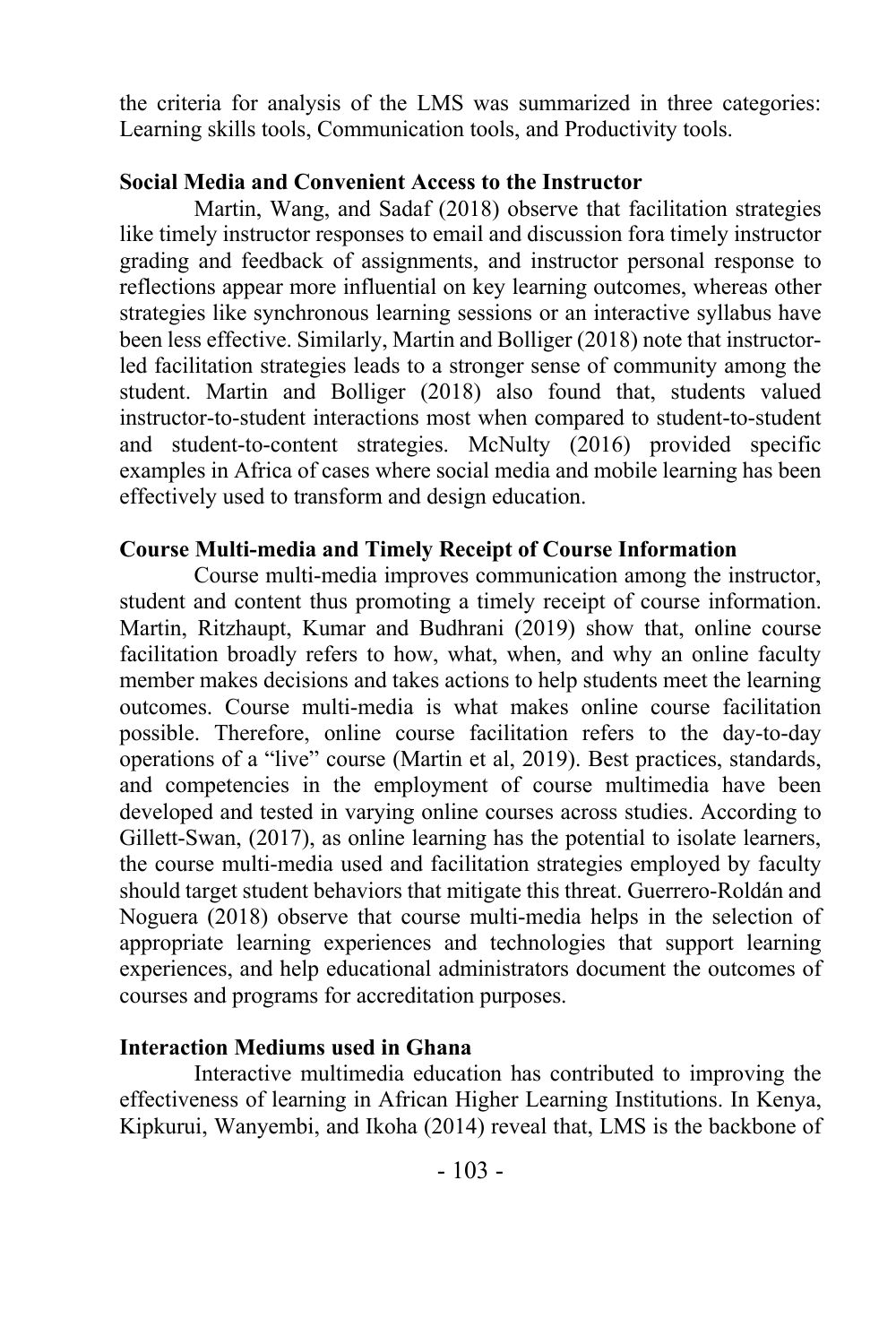e-learning and universities have accepted e-learning systems and tools for teaching and learning. Universities benefited by having a suitable e-learning system and utilizing it correctly with benefits such as improved lecturer productivity, consistent learning, flexible delivery, measurable learning and multi-cultural learning.

In Ghana, different researchers working independently in different Institutions of higher learning have arrived as similar conclusions. These include, Asamoah, (2020), who found in a study of Moodle LMS at the Central University College that despite initial challenges, students found LMS useful in learning and that lecturers and school authorities played pivotal roles in routinizing LMS in the Ghanaian context. Asampana, Akanferi, and Ami-Narh (2017) investigating the factors that affected the post implementation success of a Web-based LMS at the University of Professional Studies, Accra (UPSA), in Ghana such as BlackBoard and Moodle found that, the level of acceptance of LMS was very low owing to poor IT infrastructure, inadequate training, and the relevance of the system to quality lecture delivery.

However, students' intention to use LMS and the usefulness of LMS were perceived to be high, especially among students at higher levels. Essel and Wilson (2017) investigating students' perception about the usefulness of the Moodle LMS as well as the perceived ease of use of Moodle at the University of Education, Winneba, in Ghana, found that students' perceived usefulness of Moodle combined with perceived challenges in using Moodle contributed significantly to their rate of Moodle use. Boateng (2020), researching on the Sakai Learning Management System at the University of Ghana, found that different categories of students namely; regular (residential), city campus (non-residential) and distance learning students improved their learning outcomes by using the Sakai LMS.

#### **METHODOLOGY**

This exploratory study used a mixed methods. It examined blended learning in a graduate (post-graduate) Research Methods class at the University of Ghana. The overarching objectives of the class included ensuring that students acquire practical research skills for business and academic research, enabling students to understand the principles of research, and aiding students to link the research process with theories of their specialty areas. A variety of class activities were employed. These were class discussions (multimedia cases and focus groups), online discussions (open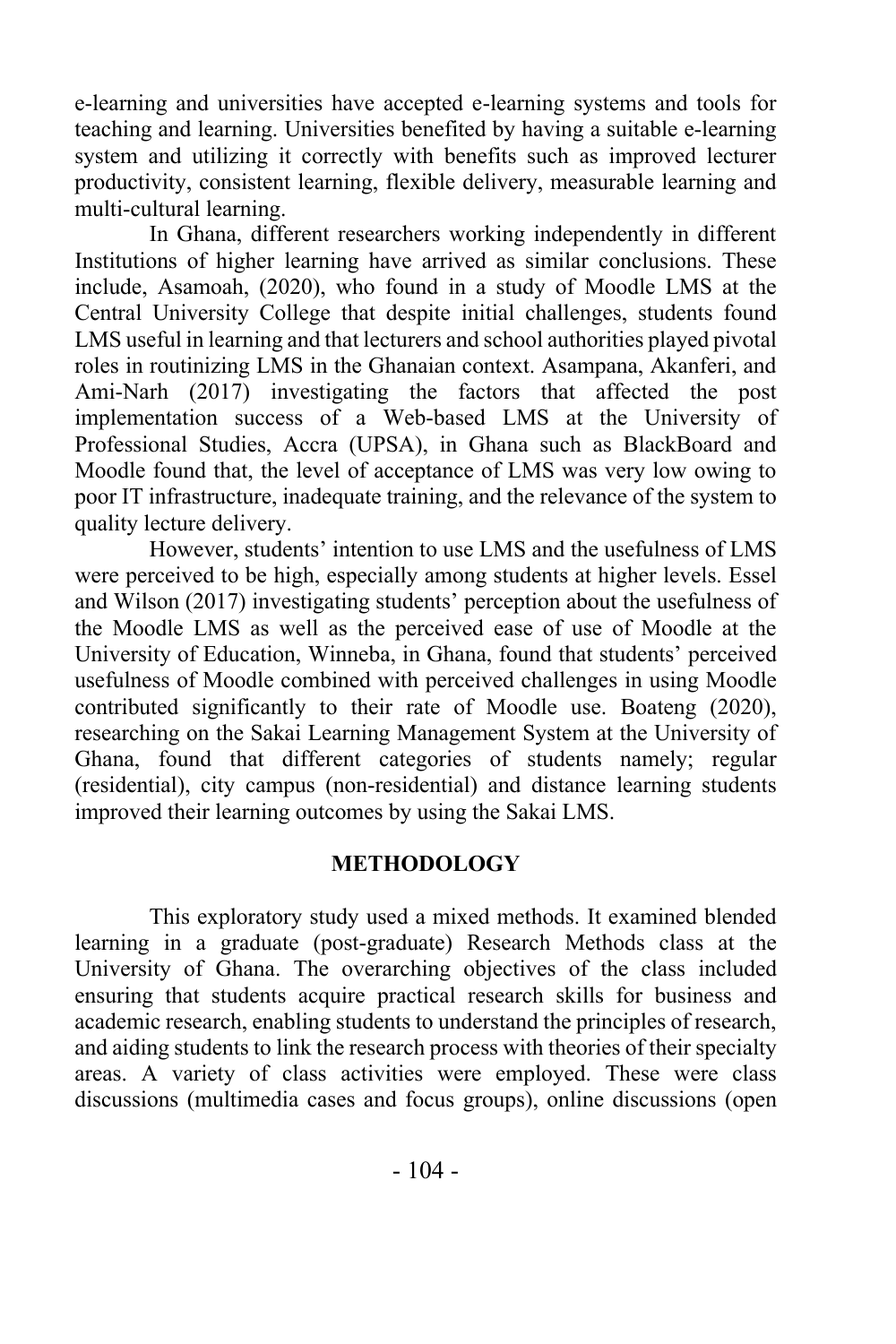fora and online journal/blogs), guest and panel presentations (for real-world experiences) and face-to-face lectures.

For the purposes of this study, to ensure a variety of media for student-instructor interactions, the following were used: Sakai – a Course/Learning Management System with features such as a course document folder (where PowerPoint slides were uploaded for students to access), discussion boards/fora, email, group fora, and journals/blogs. Sakai is a free or open/community source, educational software platform designed to support teaching, research and collaboration. Systems of this type are also known as Course Management Systems (CMS), Learning Management Systems (LMS), or Virtual Learning Environments (VLE). Email – students were provided with the official email address of the instructors with no limitation on when to or when not to contact them. Emails could also be sent from students' Sakai accounts.

Social media –Facebook, an online social networking site accessible on computers and on mobile phones was used. A Facebook page was created for the class for student-instructor interactions and student-student interactions. Although students were encouraged to post and discuss courserelevant material, there was no restriction on what students could or could not post. Interactivity was achieved in three dimensions: The course was designed to enhance instructor-student, student-student and student-content interactions. Student-student interactions were promoted via the use of email, discussion boards, group work, blogs, chats, peer-editing/critiquing Studentinstructor interactions were also promoted through the use of emails, discussions, announcements, chat rooms and videos. Student-content was also created using discussion boards, group work, submitted papers, quizzes, tests/exams, practice quizzes, projects, peer-editing and presentations.

#### **Quantitative Results and Discussion**

Table 1 shows the demographics of respondents in the research. Of the 77 students who participated in the study, 40 of them (52%) were female and 37 (48%) were male. All of these students were part-time students enrolled in evening and a weekend program of the University of Ghana Business School. All 77 research participants 72 (100%) were employed. And they were non-residential students. Respondents engaged in collaborative learning with their peers and instructors using social media – Facebook, WhatsApp and E-Mail and the Sakai LMS accessed with the use of their mobile devices and laptops. All 77 respondents owned a mobile device that helped them in their studies.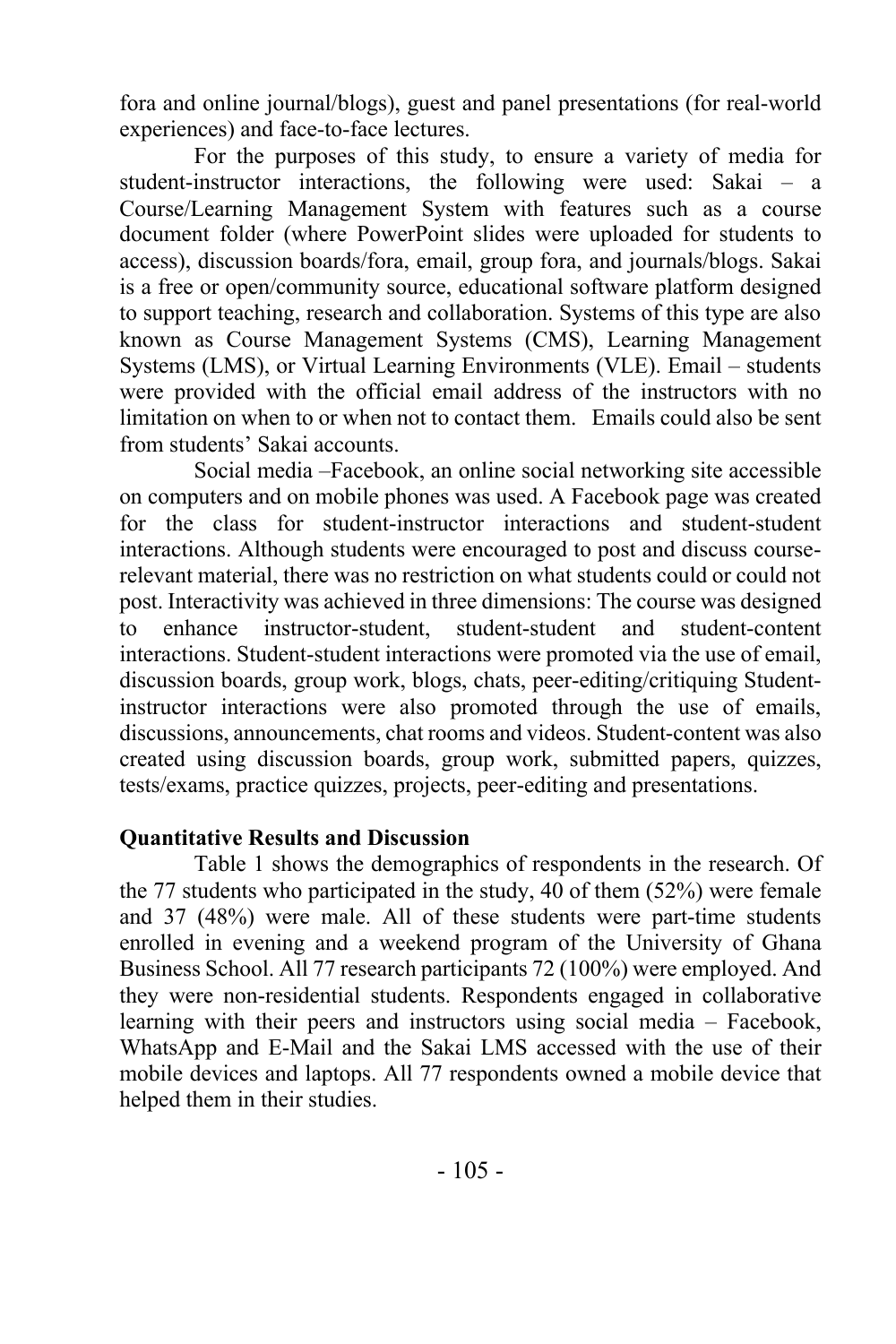| Respondents Bio Information | Frequency | Percent $(\% )$ |
|-----------------------------|-----------|-----------------|
| Gender                      |           |                 |
| Female                      | 40        | 52              |
| Male                        | 37        | 48              |
| <b>Student Status</b>       |           |                 |
| Full time                   |           | -               |
| Part time                   | 77        | 100             |
| <b>Employment Status</b>    |           |                 |
| Employed                    | 77        | 100             |
| Unemployed                  |           |                 |
| <b>Residential status</b>   |           |                 |
| On-campus                   |           | -               |
| Off-campus                  | 77        | 100             |

Table 1 *Demographics of research respondents*

#### **Instruments and Analyses**

The two research instruments were assessed as follows: a survey questionnaire and a focus group discussion guide. At the end of the semester, students were given a survey questionnaire to complete to measure their perceptions on the various media for student-instructor interaction. The questionnaire contained a list of statements regarding inclinations towards the media of interaction used for the class and their thoughts on the utility of those media. The students rated their attitudes toward the questionnaire statements using a five-point Likert scale where responses were categorized into "strongly disagree", "disagree", "neutral", "agree", and "strongly agree." A total of 10 statements (items) were used (see Table 2).

The number of students in the class was 77 and all of them responded to the questionnaire. A reliability analysis was conducted (using Cronbach's α) to ascertain the internal consistency of the scale for preference for media regarding student-instructor interactions. A Cronbach's α value of 0.7 or higher indicated a very reliable scale. In order to extract the specific constituents of students' perception for the media used for student-instructor interactions, a Principal Component Analysis (PCA) data reduction technique was used (Jolliffe, 2002). To obtain reliable results, it is highly recommended that the minimum sample for analysis should be 100 or five times the number of variables to be analyzed (Jolliffe, 2002).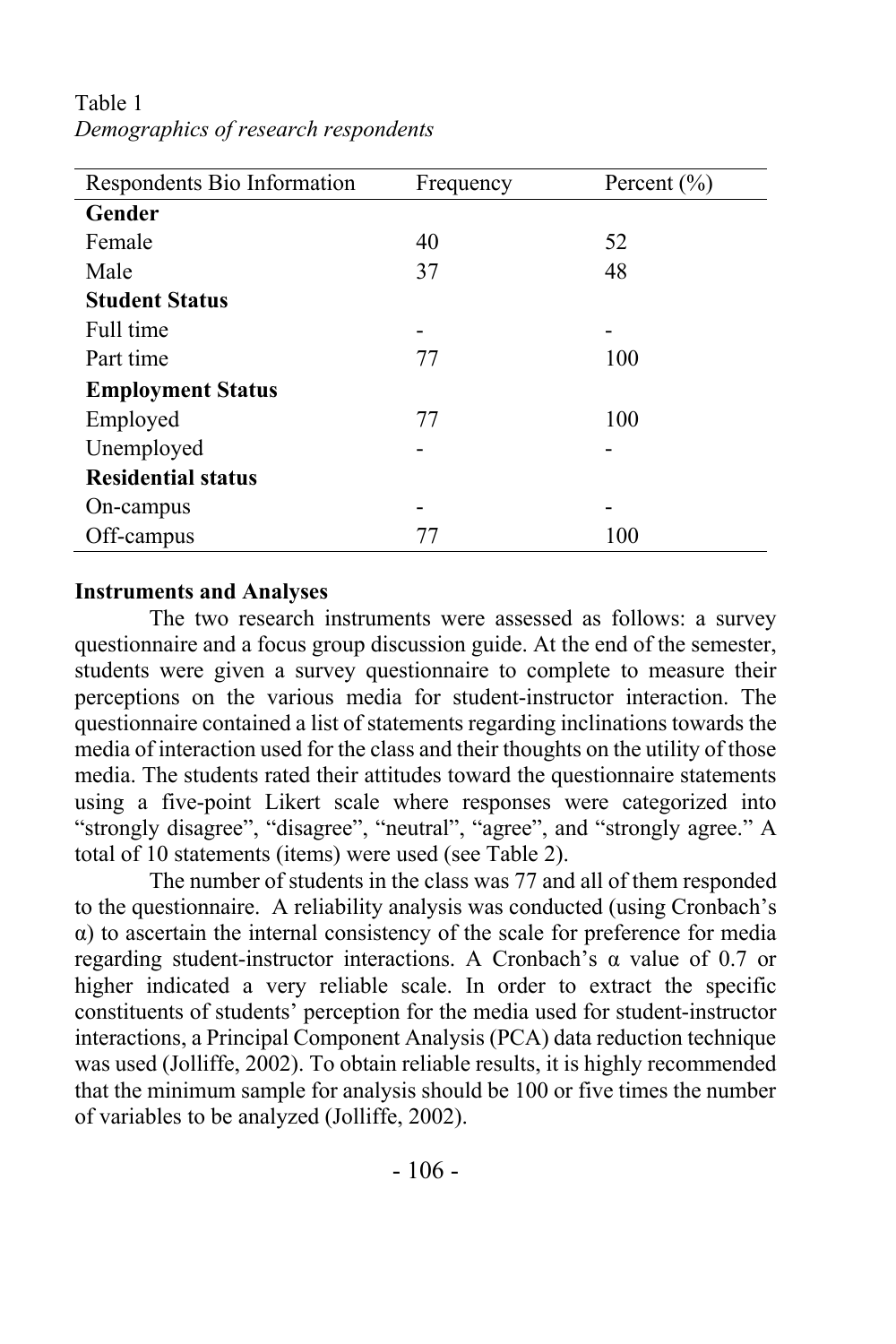Table 2

*Descriptive Statistics and Reliability Analysis for Student-Instructor Interaction*

| <b>Survey Items</b>                                                   | Mean   | SD      | Item-Total<br>Correlation | $\alpha$ if item<br>deleted |
|-----------------------------------------------------------------------|--------|---------|---------------------------|-----------------------------|
| I often used the online<br>office hours                               | 2.7922 | 0.95059 | 0.279                     | 0.691                       |
| I prefer the online office<br>hours the most                          | 2.9221 | 0.99692 | 0.238                     | 0.697                       |
| SAKAI (online course<br>management system) is<br>easy to use          | 3.6753 | 1.22948 | 0.569                     | 0.634                       |
| I like all the features on<br><b>SAKAI</b>                            | 3.5844 | 1.11627 | 0.474                     | 0.656                       |
| I like SAKAI particularly<br>for course Power Points                  | 3.6883 | 1.04201 | 0.347                     | 0.680                       |
| I like SAKAI particularly<br>for class videos and web-<br>links       | 3.6623 | 1.02097 | 0.452                     | 0.662                       |
| I like SAKAI particularly<br>for course announcements                 | 3.3766 | 1.20349 | 0.443                     | 0.662                       |
| I prefer to interact with<br>my instructor using<br>Facebook the most | 1.9740 | .93152  | 0.160                     | 0.708                       |
| I interacted frequently<br>with my instructor on<br>Facebook          | 1.7792 | .85260  | 0.221                     | 0.698                       |
| Submission of<br>assignments on SAKAI is<br>most convenient           | 3.4026 | 1.17271 | 0.366                     | 0.677                       |

With a sample size of 77 and 10 items in the questionnaire, the sample size criterion for PCA was met. Using a PCA for this study (Varimax Rotation and Kaiser Normalization), an identification was made for various statements that constituted a comparatively independent subset of content. Components were extracted based on Eigen values greater 1. The PCA methodology of analysis presupposes that a particular subset of latent variables, smaller in number than the initial number of statements, are responsible for and representative of the co-variation among the responses. To competently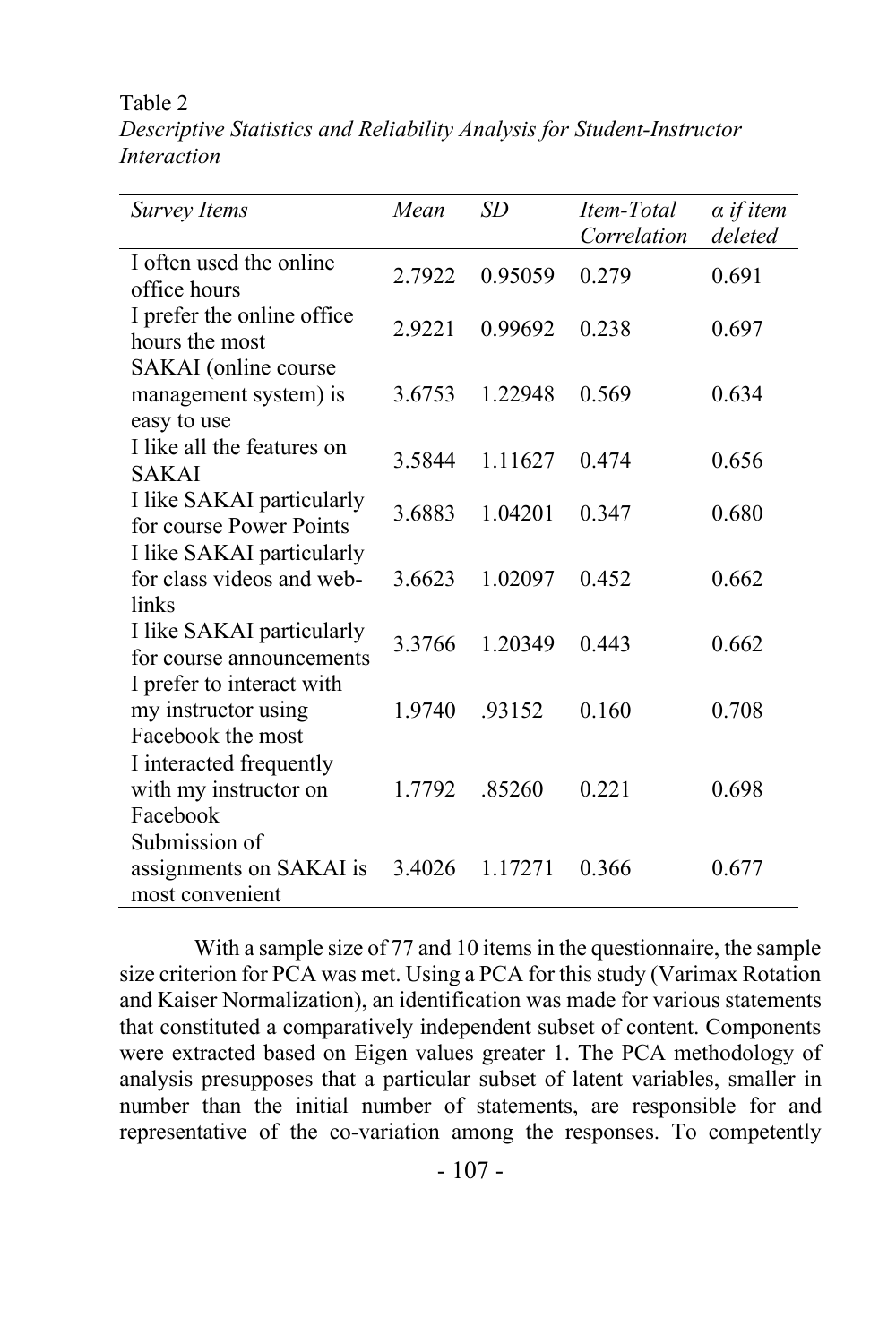analyze the components of students' perceptions on the media used for student-instructor and student - content interactions using the PCA, each component identified was carefully labelled based on the statements it embodies.

The Focus Group Discussion (FDG) served as a means of validating the interpretation of the PCA (quantitative). Out of the 77 students, 6 students were conveniently selected (2 males and 4 females) for a group discussion. The discussion centred on explanations of students' preferences for the various media of student-instructor interactions. The FGD guideline included the following thematic areas: preferences for online interaction forms, predilections of face-to-face interaction with an instructor; experience with Sakai, the online course management system and experiences with the use of Facebook to interact with the instructor. The FGD was tape-recorded and later transcribed. The analysis was attentive to common efforts and to what was being achieved in sequential conversations in order to comprehend commonalities and contrasts in the responses. This was especially during the coding of discussion content.

It explored patterns in the data, attempted to elucidate such patterns, and sought to explicate disagreements while avoiding being heartened with the demonstrations of themes that arose in the discussions (Frankland  $\&$ Bloor, 1999). This enabled the research team to "merge" the data, thereby, effectively interpreting the principal components of perception and preference for media used in student-instructor interactions.

Ultimately, 10 statements in the survey questionnaire were used to assess what constitutes the perceptions/preferences of media for studentinstructor interactions in a graduate (postgraduate) Research Methods class. The reliability analysis conducted yielded a Cronbach  $\alpha$  value of 0.700, suggesting that all the statements reliably measure preference and perception of media for student-instructor interactions. Table 2 above presents the descriptive statistics and the reliability analysis for each of the survey questionnaire items used to explore student-instructor interactions. The correlation matrix did not show that the items of the survey were highly correlated, and the Kaiser-Meyer-Olkin Measure of Sampling Adequacy was 0.691 ( $p = 0.000$ ).

From the scree plot (Figure 1), it is clear that three components had eigenvalues greater than 1. That is, the relative contribution of the questionnaire items to the total variance is distributed among three factors. The mapping of the response items to a component is indicated in Table 3 below. The three components accounted for 60.9% of the total variance (Table 4). The components are categorized into the following themes: (1)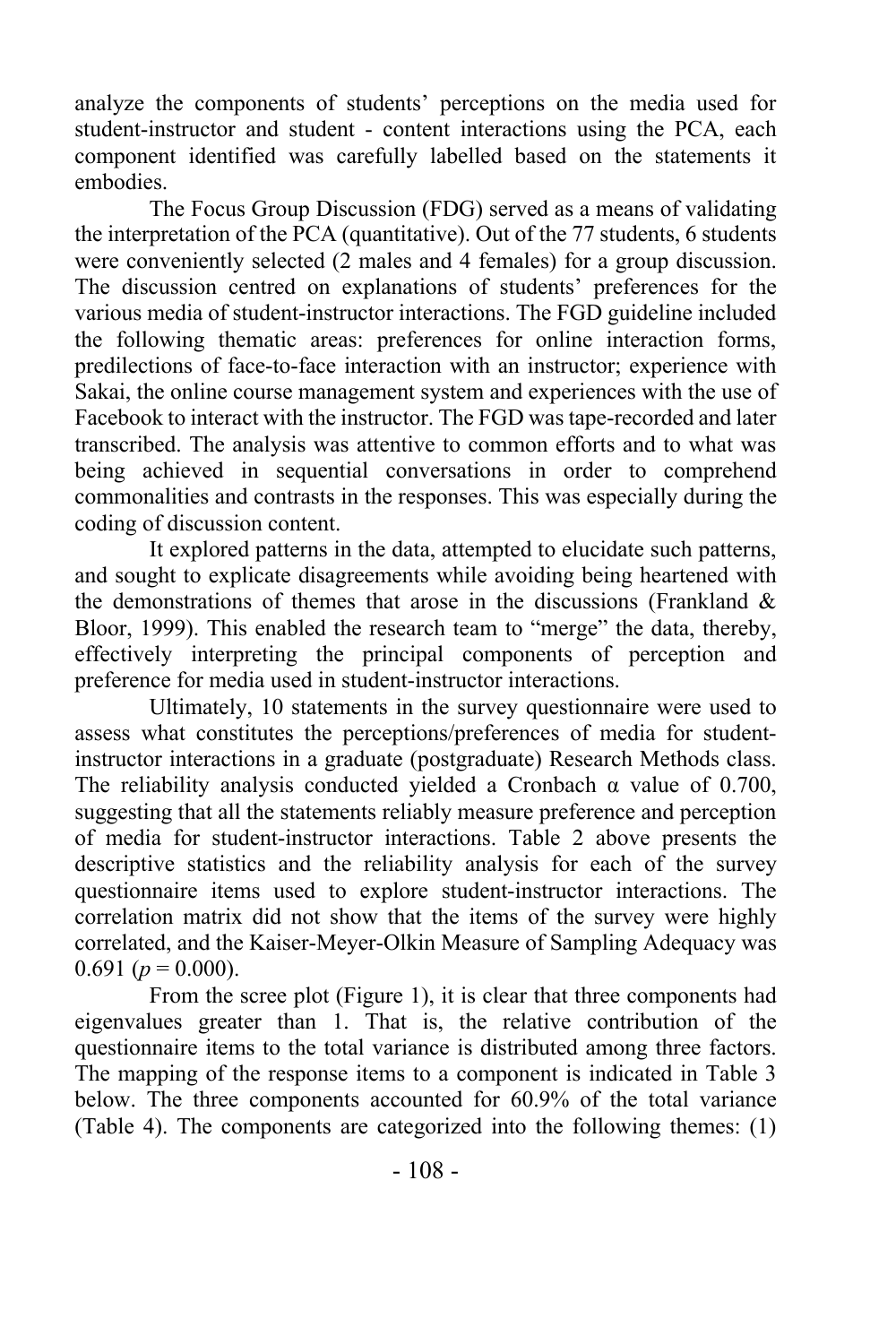perceived utility of the course management system and the ease of its use; (2) perceived importance of social media and convenient access to the instructor(s); and (3) perceived efficacy of the role of course multi-media and the timely receipt of the course information.





The Principal Component Analysis yielded three components shown the Table 2 as PC1, PC2 and PC3. Table 3 provides the statement descriptors of the three components yielded by the PCA analysis.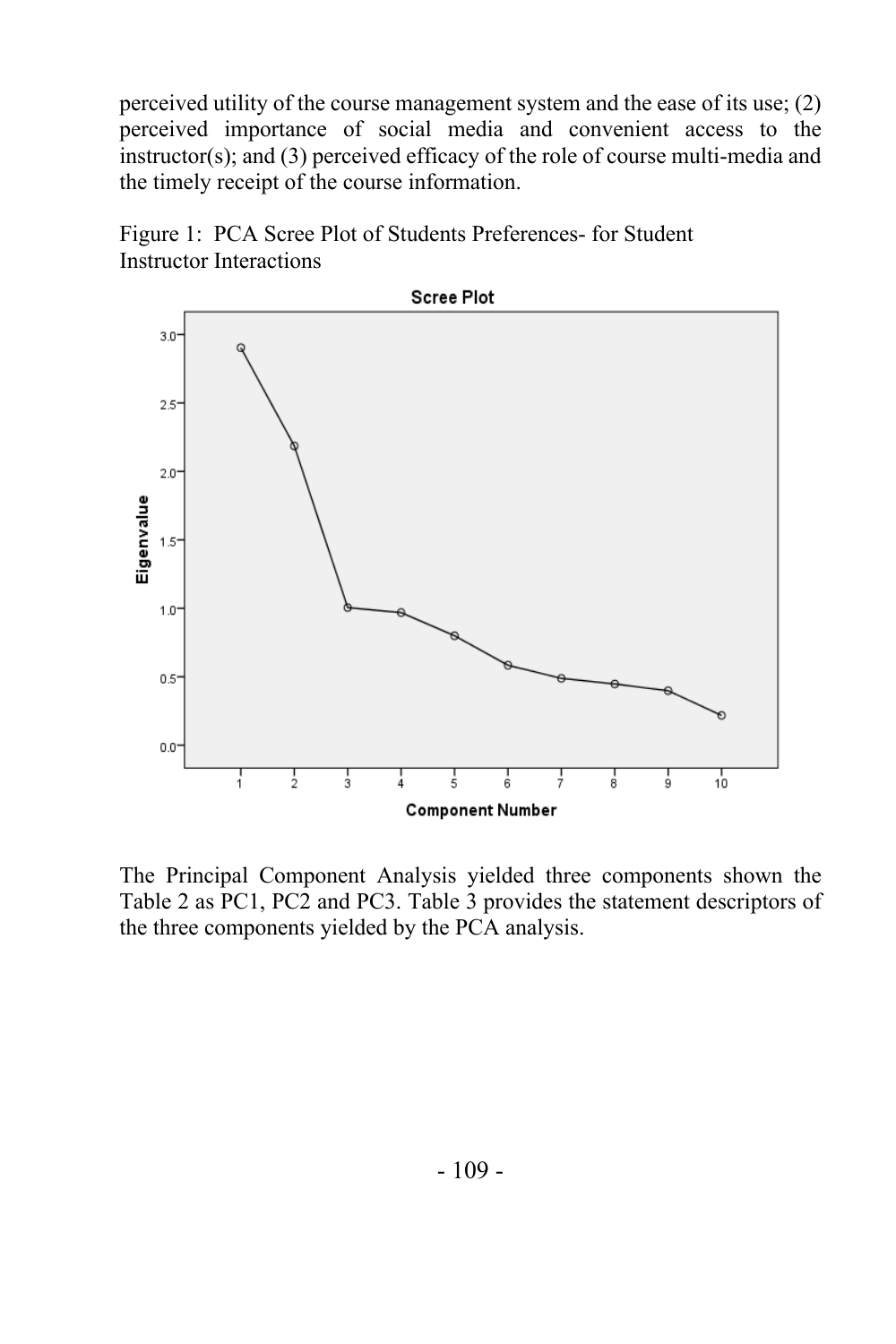| Survey Item                                                        | Components |                 |                 |
|--------------------------------------------------------------------|------------|-----------------|-----------------|
|                                                                    | PC 1       | PC <sub>2</sub> | PC <sub>3</sub> |
| I like all the features on SAKAI                                   | 0.851      |                 |                 |
| I like SAKAI particularly for course Power Points                  | 0.801      |                 |                 |
| SAKAI (online course management system) is<br>easy to use          | 0.783      |                 |                 |
| Submission of assignments on SAKAI is most                         |            |                 |                 |
| convenient                                                         | 0.504      |                 |                 |
| I interacted frequently with my instructor on<br>Facebook          |            | 0.768           |                 |
| I prefer to interact with my instructor using<br>Facebook the most |            | 0.754           |                 |
| I prefer the online office hours the most                          |            | 0.645           |                 |
| I often used the online office hours                               |            | 0.600           |                 |
| I like SAKAI particularly for course<br>announcements              |            |                 | 0.830           |
| I like SAKAI particularly for class videos and<br>web-links        |            |                 | 0.716           |

Table 3. *PCA Matrix for Student Preferences for Mediums of Student- Instructor Interactions*

# Table 4.

*Principal Components, Descriptors and Themes of Student Perceptions Student-Instructor Interactions.*

| Component | % of Variance | <b>Statement Descriptors</b>                                                                        |
|-----------|---------------|-----------------------------------------------------------------------------------------------------|
|           | 24.6          | Perceived utility of course management<br>system and ease of use                                    |
|           | 20.6          | Perceived importance of social media and<br>convenient access to instructor                         |
|           | 15.7          | Perceived efficacy of the role of course<br>multi-media and timely receipt of course<br>information |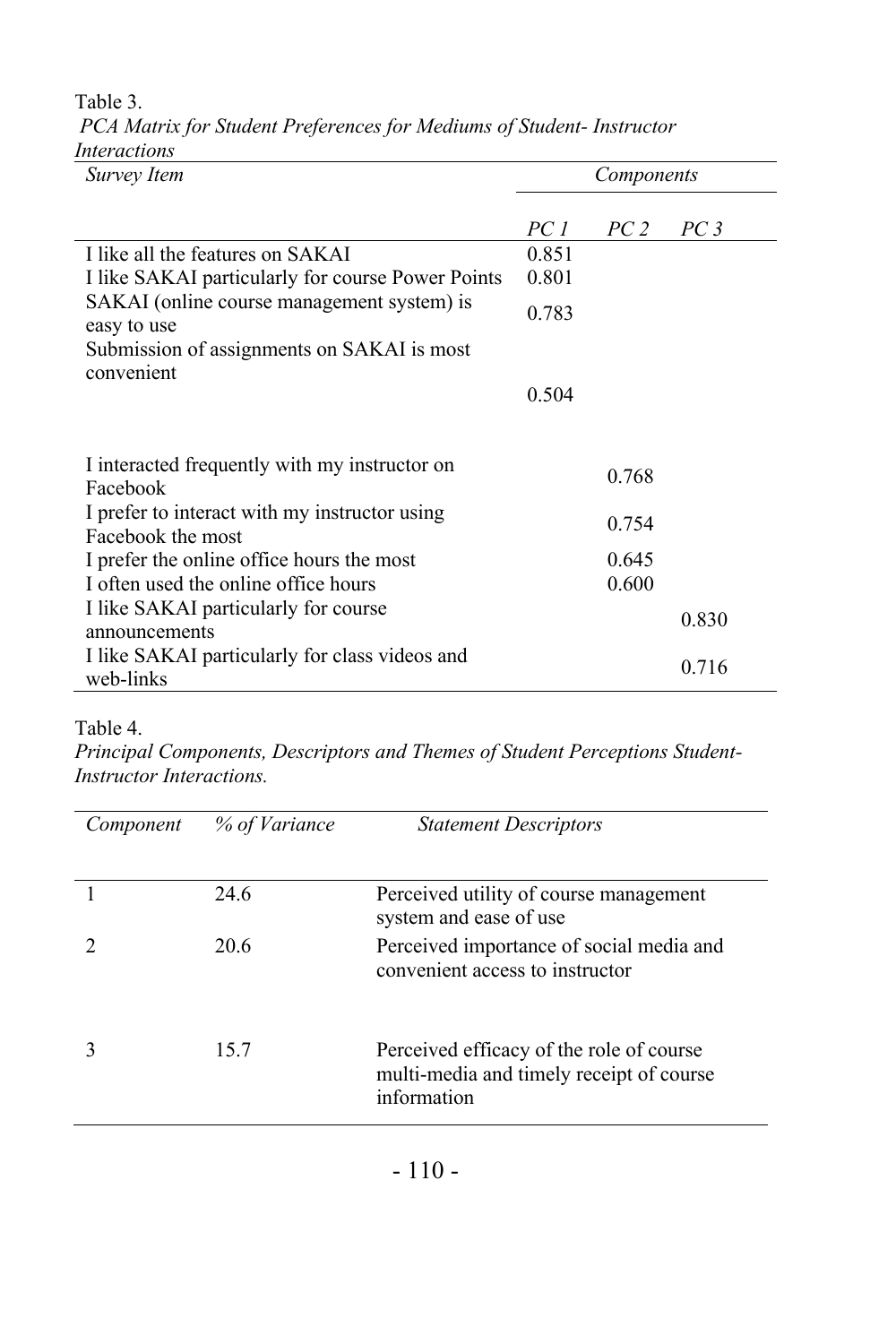#### **Qualitative Results and Discussion**

## *Role of a course management system in promoting inclusive teaching and learning*

Students assessed their preferences and thoughts on media for student-instructor, student –student and student-content interactions based on the utility of learning management systems, accounting for 24.6% of the variance. The students' perception of Sakai was examined through their adoration of the learning management system, use of the system for accessing course materials, and the ease of use of the system in general. Students who liked all the features of Sakai, liked it for being able to gain access to their courses in PowerPoint format. They deemed Sakai's interface and features as easy to use, and convenient for submitting assignments. It was found to be an important tool for student-instructor interaction. A female FGD participant stated: "…so Sakai gives us the opportunity to see exactly what the lecturer wants to teach throughout the semester. It gives you an opportunity to also interact with the lecturer…you can send messages to [the lecturer]."

It was also realized that the participants of the study preferred Sakai because of its ability to have lecture PowerPoint slides posted on it. This is a further testament to instructors of the potential benefits of using course management systems, bearing in mind that course management systems provide easy access to PowerPoint slides (Worthington & Levasseur, 2015). Students have been expressing their desire and liking for this course presentation format because it helps them to compile complete course notes (Ahmadi et al., 2007). A female participant in the focus group discussion added:

> I think Sakai is the best thing that the university has ever implemented. I believe that we have progressed from the age where… we focused on doing paperwork and not using computers. Right now, with the advent of communication [ICT] here via the social network, everything is so much easier. When the lecturer finishes teaching, she/he just posts everything on Sakai… and even before he leaves the lecture theatre everything needed is there You have all the [PowerPoint] slides that you are supposed to get to help you with your work [learning]. I think that it is a good initiative.

Although Sakai is clearly the intermediary between the instructor and students, the study participants acceded to the careful and thoughtful consideration of the instructor to use the system to communicate and transmit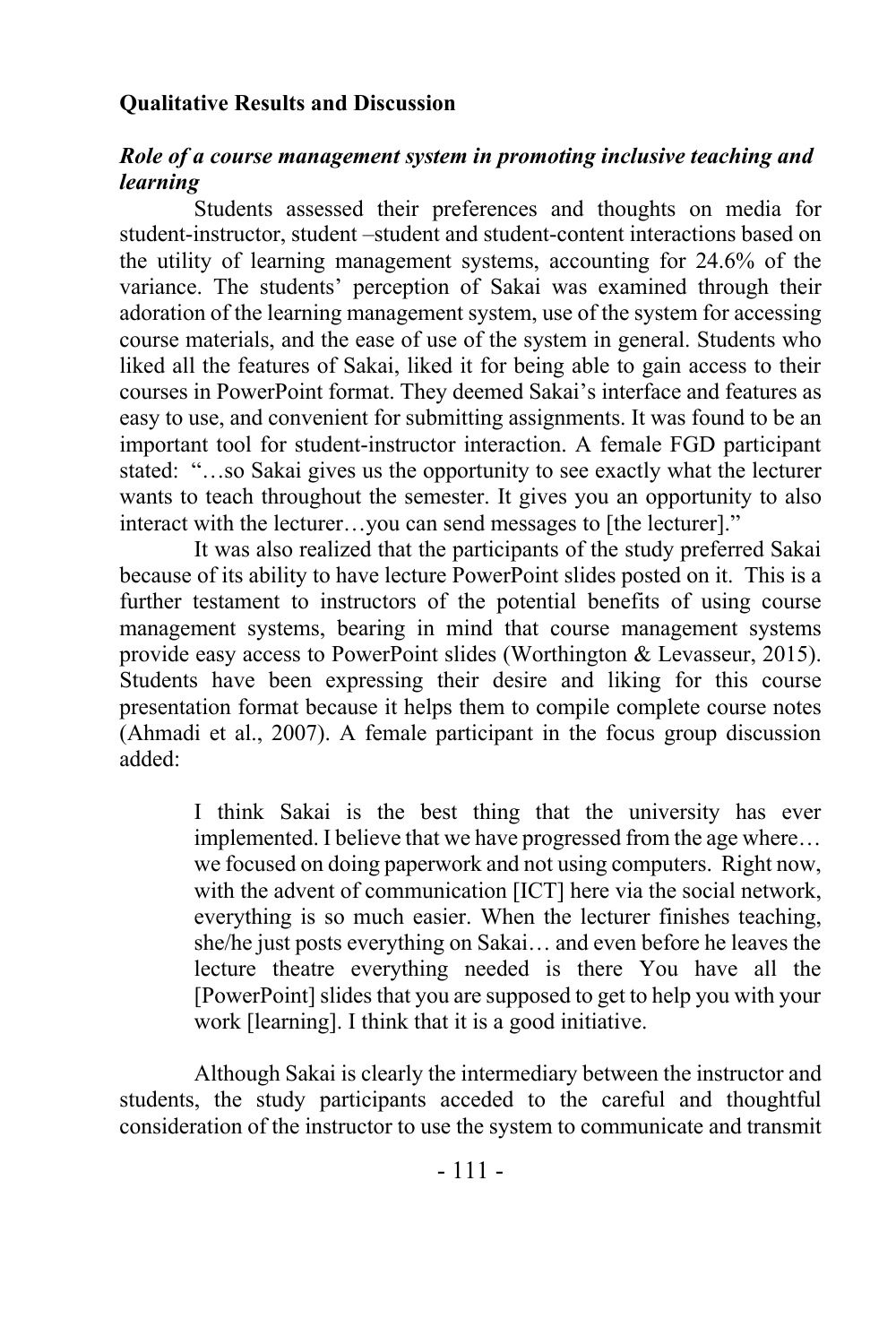course material. Sakai is a great system for student-content interaction, but it requires a thoughtful configuration and content submission by an instructor (Brown, 2016). This is strong evidence of Hassini's (2006) claim that instructors are the connection between students and knowledge. Further, the study's findings are in consonance with Marks et al', (2005) contention that instructors need to assist students with a masterful incorporation of course content, which is the key to getting students to actively participate in the online learning environment. Therefore, the instructor's role in orienting students on the features of the course management system is invaluable.

Irrespective of the obvious utility of Sakai, as expressed by the study participants, and the reference to it as a great innovation by the university, the implementation of the course management system had its own challenges. These challenges were more of a "contextual factor". Notable among these problems were poor internet connectivity and the erratic electricity supply at the time of the study. These are common problems in most parts of Africa (Tshabala et al., 2014). During the FGD, a female student noted:

> At times it is so difficult getting access to it [(Sakai)]. You [attempt] to login in and you receive a response that [there is] no [internet] connection. Because…maybe the internet is not active or the [Sakai] server is not active for you to use. This s makes it uncomfortable to use at times.

Our findings suggest that the use of learning management systems in the Ghanaian context may be preferred by students and may be promoted in different educational departments when they appreciate its utility and its use is made easy and convenient. With continual improvements in the internet infrastructure at the university, ICT undoubtedly will become pervasive in various courses. It is also noted that besides providing basic information on the use of the learning management systems, Sakai has tools for communication and collaboration which enhance collaborative learning. It also has tools for creating and managing announcements, calendars, chats, emails, discussions and messages that promote inclusive teaching and learning which are the foundation of inclusive education.

Additionally, the tools for assessment, collecting student submissions, grading, providing rich feedback, online quizzes which provide immediate feedback, grade entry capabilities and grade books all make Sakai the golden ICT tool to promote effective teaching and learning. Therefore, Sakai would promote inclusive education in developing countries if applied judiciously. As a tool for planning the development and delivery of quality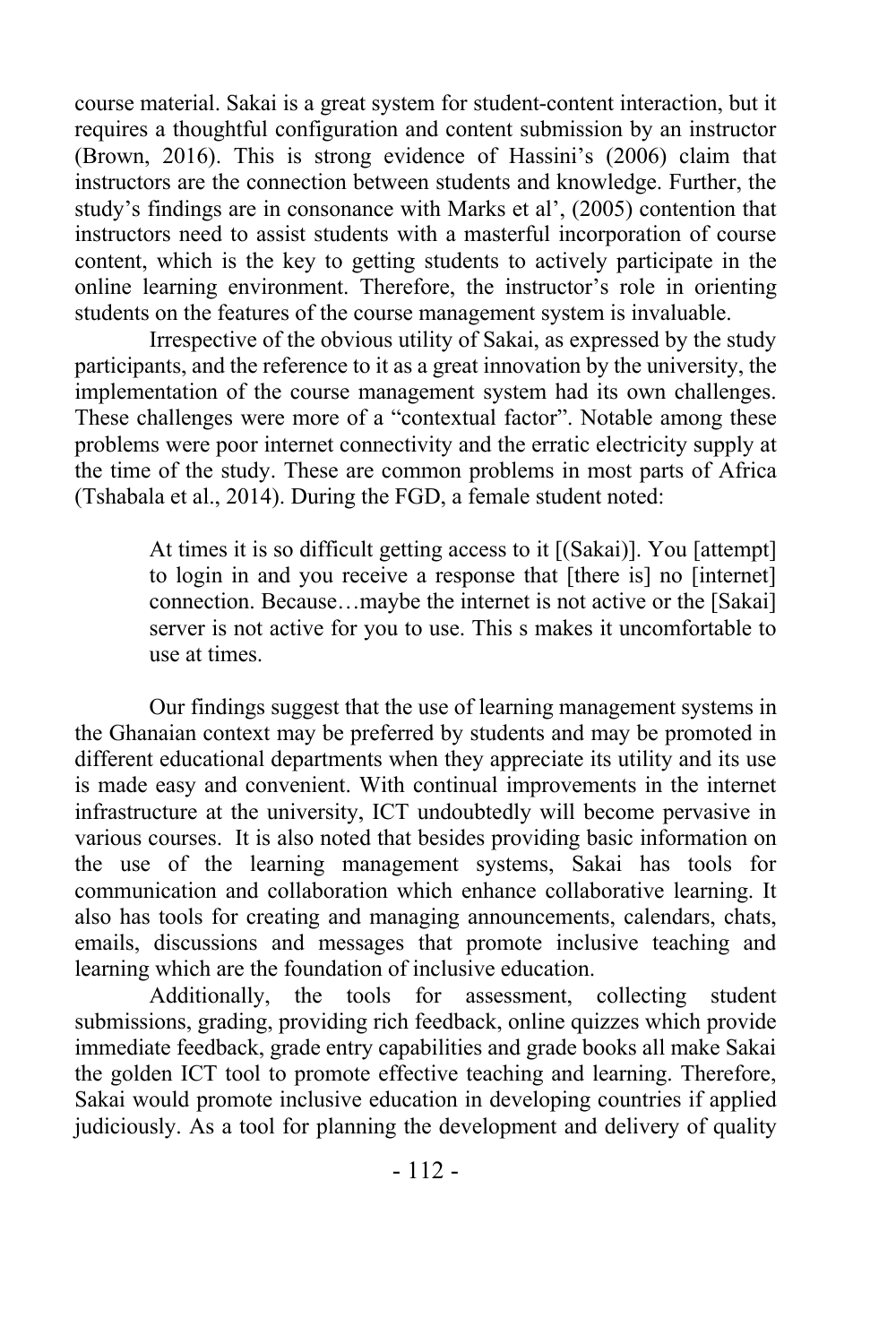education to men and women, boys and girls but chiefly to graduate students in Ghanaian universities –who are the focus for this study –Sakai's capabilities as a learning management system that is used to create and organize content, resources, quizzes, assignments, links, video uploads, storage and sharing of files makes Sakai the right educational resource for planning and for leading change in how education is conducted in developing countries like Ghana. This ICT tool would ensure that teaching and learning become inclusive and would promote the attainment of equitable quality education and life-long learning opportunities for all.

## *Importance of Social Media in Promoting Better Planning and Change in Education Delivery*

The main pedagogical activities the study focused on were the use of social media to engage in course group discussions, carry out course work assignments, and contact lecturers for clarifications of concepts and to communicate with colleagues to share and exchange information. In the data, students with a higher preference for social media and web-based office hours were more optimistic about the role of social media in promoting studentinstructor interactions. The importance of social media and web-based office hours for student-instructor interactions were assessed based on the following: actual frequent interaction with an instructor using Facebook, preference in communicating with the instructor using Facebook, the use of online office hours, and preference in the use of online office hours.

Students who interacted with the instructor on Facebook, and who preferred to communicate with the instructor using Facebook, perceived Facebook as a helpful medium for knowledge dissemination and for gaining familiarity with the instructor. Our findings confirm Asterhan and Rosenberg's (2015) conclusion that Facebook is a great means of promoting student-instructor collaborations and provides appropriate classroom moods. Furthermore, in view of Facebook's ability to encourage instructors to know their students on a personal level, students' interest in a particular class were seemingly enhanced (Akcaoglu & Bowman, 2016). Students who used and preferred online office hours emphasized that convenience and flexibility were their main reasons for preferring to use Sakai over offline media. Students had the option of communicating with an instructor via his official email, using the discussion board feature on Sakai or on Facebook. These options gave students a lot of flexibility in terms of location and time. A couple of female students who took part in the FGD noted: "I prefer the online office hours... This is because with the online office hours, you are not limited by time or venue."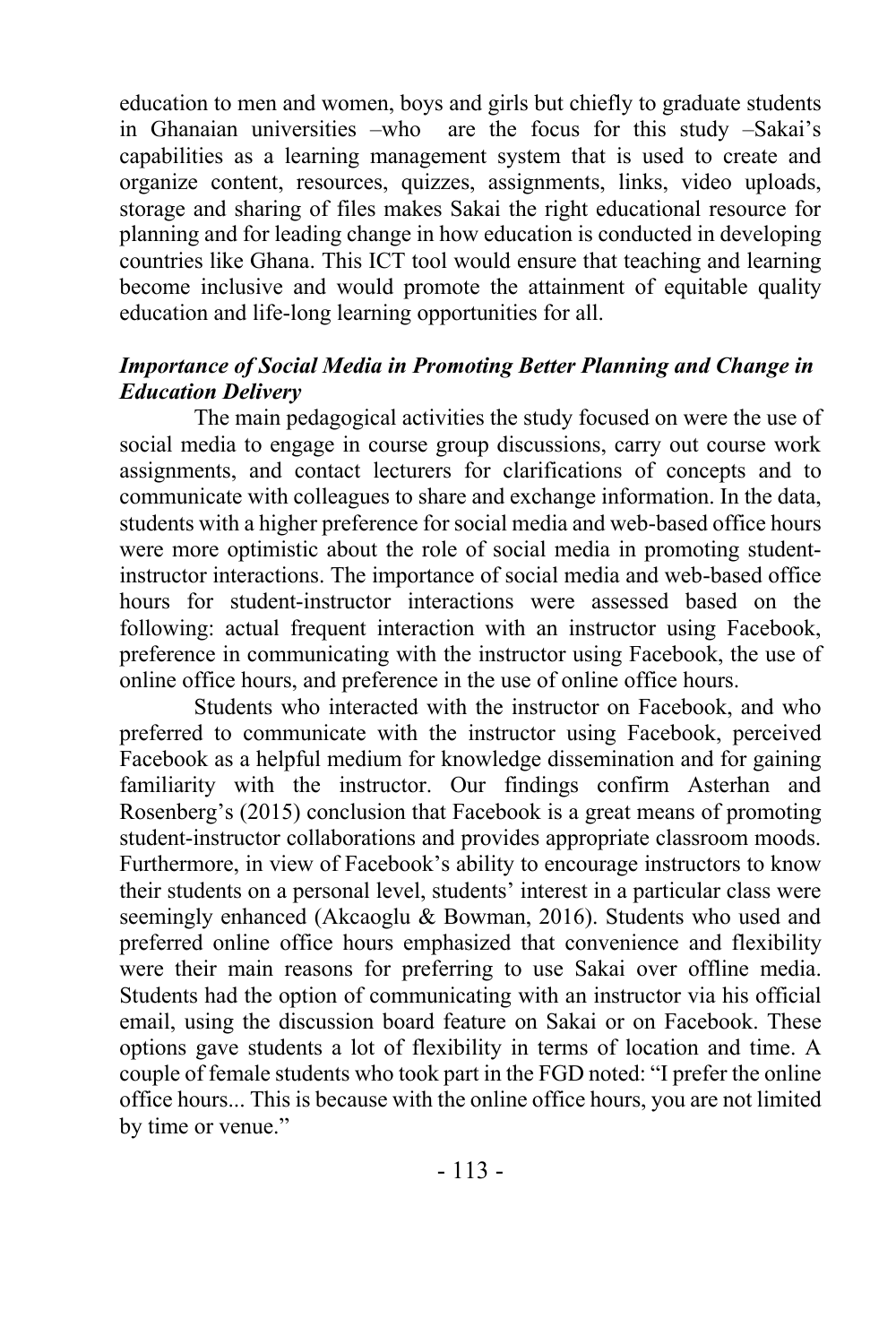I prefer the online office hours… because there are times that my supervisor or instructor might be busy so there might not be time for us to meet in person to trash out issues or discuss pertinent issues. But if we are always meeting online then whether your [instructors] are busy or not we are able to communicate and then I can keep on doing my work.

# *The Role of Social Media in Planning for Change in Teaching and Learning*

Social media platforms, like any other ICT tool in education, have many advantages. Some of these advantages include helping students with their research work, communication purposes, sharing of information and helping them use their multiple senses. The following are statements made by two respondents supporting this claim:

## **Respondent I**:

I want to say that when it comes to pedagogy, one makes use of a lot of the senses: hearing and seeing as you sit down relaxed to watch a video on Facebook or other social media [platforms] can really teach you and help one learn something new. Thus, social media promotes the understanding of new concepts taught.

## **Respondent 2**:

Social media has more advantages [for] the senses that basically help us to know more about a subject matter… it also helps us to share information on platforms like Sakai. We use social media like Facebook when Sakai shuts down or fails to respond. We [also] share schedules of lectures and quizzes. So basically it helps one to get more information about what is going on and promotes collaborative learning.

This finding is consistent with the literature. Email has been used as a substitute for face-to-face office hours (Atamian & DeMoville, 1998) because it is an additional means of communication and has become a major supplement for other forms of communication (Hassini, 2006). Furthermore, it augments the learning experiences of students while being a crucial channel of feedback for improvement of future courses for instructors (Hassini, 2006).

It must be noted, however, that the preference for online office hours was not absolute. Some students indicated that while the online office hours is preferred and used, they also use the face-to-face office hours to seek clarity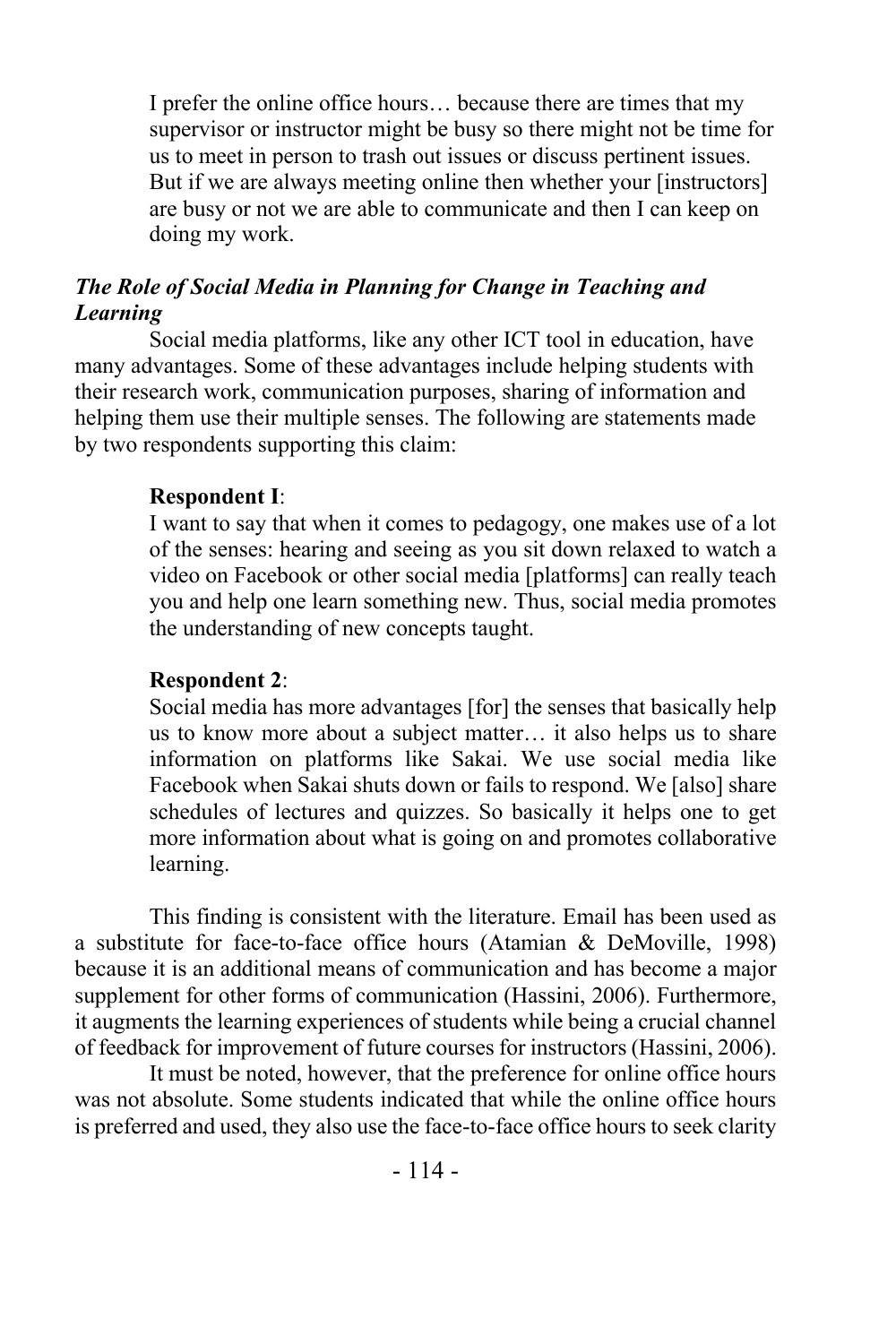on certain topics and quantitative questions that are not easily explained or understood through online means. The following are a couple of quotes from a male and a female student respectively:

> I like face to face interaction because during that interaction…you…make meaning of the person's gestures, posture, and facial expressions, which is more important in getting feedback in every communication. So to me, I prefer face to face interactions and there are some issues that are more sensitive…we cannot talk [about them] on the phone or on the internet. So to me, I prefer... face-to-face interactions and it is much clearer to me. It gets me much more information from my instructor. There are certain things you cannot do online, especially if it is, maybe, quantitative kind of work or something that deals with figures. The lecturer has to look at [the problem]. You cannot do those things online. When it's face-to-face, the lecturer gives you a reason… why you are on track or why you aren't on track. You're better able to do things properly and in a relaxed manner. No pressure.

## **Efficacy of the Role of Multi-Media Courses in Planning and Change in Education Delivery**

The use of videos and web-links for teaching are not popular in Ghanaian universities. Nonetheless, we included them in this course. The main items that constitute this component are students' preference for course announcements, and instructional videos and web-links placed on the course management system. Students who preferred the uploading of instructional videos and the sending of course announcements via Sakai were positive about how that impacts their interaction with their instructor. Although these videos and announcements formed course content, students perceived vital communication material as essential for their academic success. This is a clear illustration of the claims that students' perceptions of the need for ICT to achieve their learning outcomes influence their use of it (Wozney et al., 2006). Also, instructional videos positively impact student satisfaction in online learning environments. A couple of female study participants confirmed this stance by stating the following:

> Also, I think it [online tool] is interactive... how should I put it? He [the lecturer] would put some videos for us to watch concerning a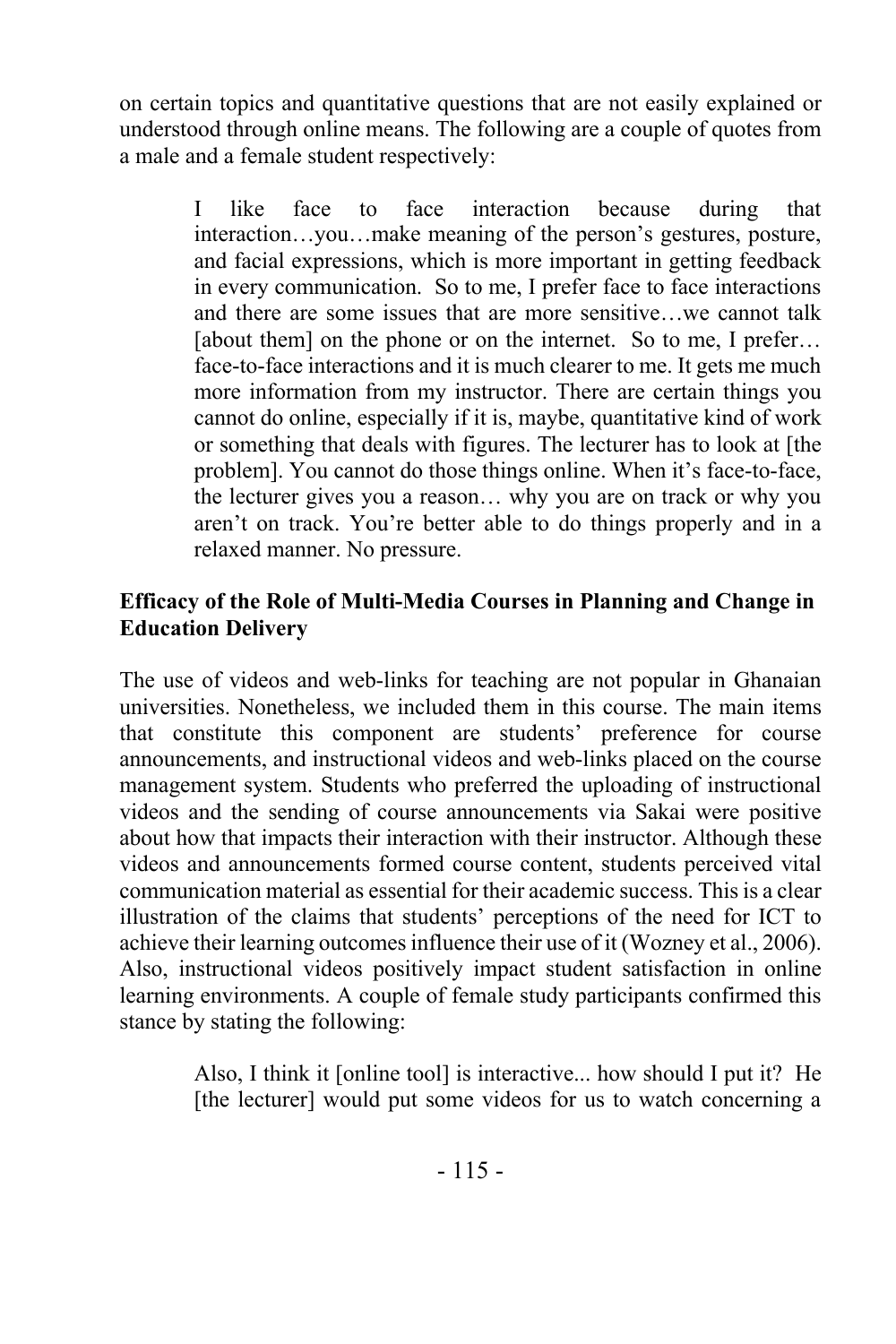topic that he is teaching us. It makes the whole learning process very interactive and interesting.

The aspect of us [students] getting access to videos and materials also is very good… even if you [students] are absent for lectures, you are sure your notes are intact, and you don't go to get someone's notes… [with] so many mistakes and you have to struggle to understand what they are trying to say.

Above observations support findings by (Boateng, 2020; Asamoah, 2020; Aljawarneh, 2019; Kraleva, Sabani, & Kralev, 2019; and Chickering & Ehrmann's (1987) that, new communication and information technologies have become major resources for teaching and learning in higher education and that, if the power of the new technologies is to be fully realized, technologies should be employed in ways consistent with the Seven Principles. This study has underscored the immense benefits of using Learning Managements Systems and the tools available within such systems to transform teaching and learning at the University of Ghana. Not only this but that the SAKAI Learning Management System has also challenged instructors to move beyond using SAKAI just to store course content but instead to explore other innovative ways to employ the Learning Management System to improve teaching and learning at Ghana.

## **CONCLUSION AND RECOMMENDATIONS**

We have examined the constituents of students' perceptions and preferences on the media for student-instructor interactions. Although, developing countries like Ghana are now vigorously making the effort to engage students with ICT and incorporate it into teaching and learning, the use of ICT for educational purposes has been in existence for over three decades. Such efforts have been bedevilled by inadequate funding for computer and internet infrastructure, students' lack of access to computers and their lack of computer proficiencies, computer ineptness on the part of instructors, and inadequate professional development among other issues.

We took advantage of the University of Ghana's current robust ICT infrastructure to assess students' perceptions of media for student-instructor interactions. In a graduate Research Methods class, Sakai, email and Facebook were used as media for communication. A survey questionnaire and focus group discussion were used to elicit data for the study. After conducting a reliability analysis to ascertain the internal consistency of our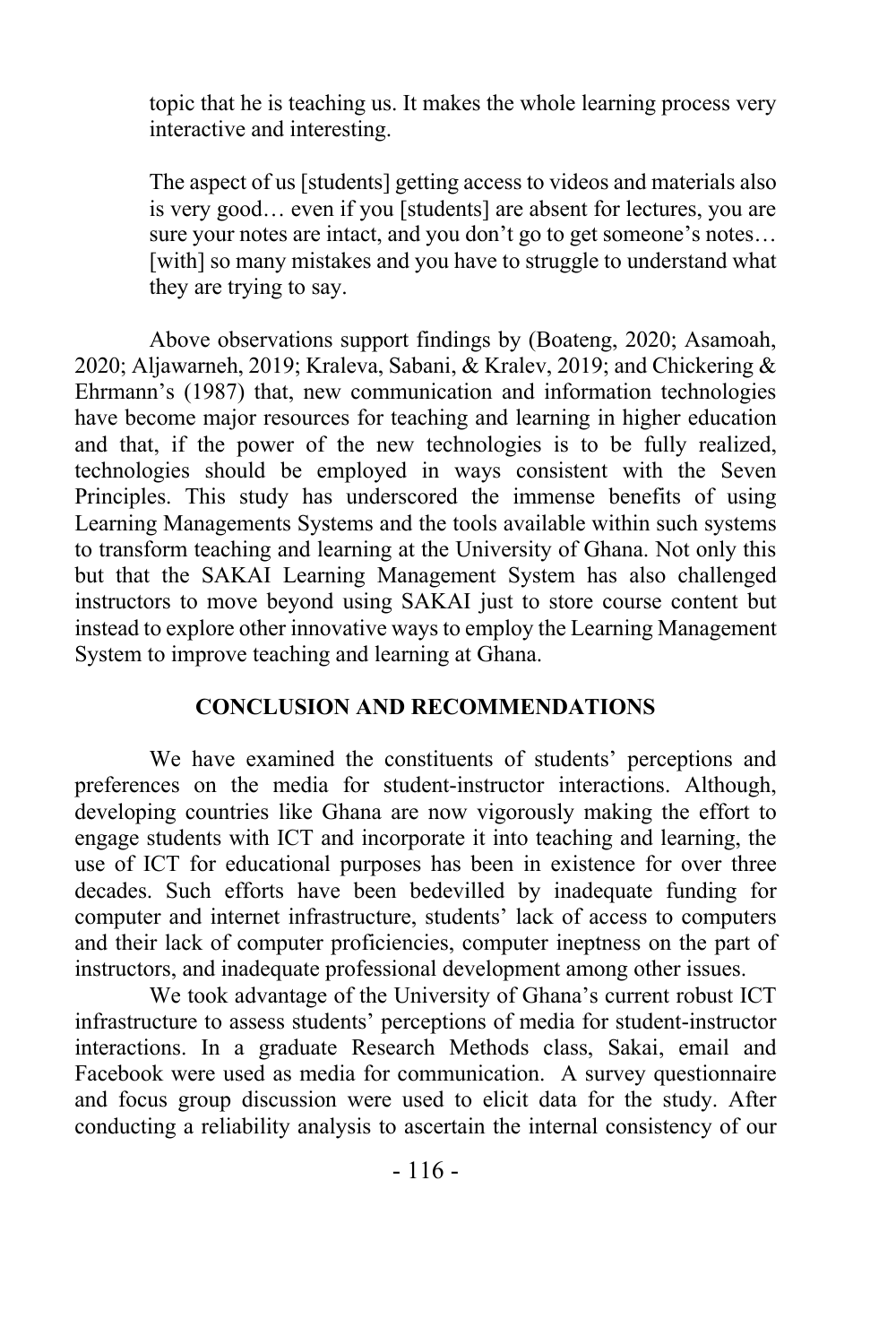survey instruments, a Principal Component Analysis was run. Three main themes emerged as constituents of students' perception and preference for student-instructor interaction media. These were (1) the perceived utility of course management systems and their ease of use; (2) the perceived importance of social media and convenient access to the instructor; and (3) the perceived efficacy of the role of multi-media courses and the timely receipt of course information.

It is concluded, therefore, that the learning management system, Sakai, is a useful intermediary between instructors and students. It is highly recommended because of its ability to store content and how easy it is to use. When course contents are thoughtfully designed and student capabilities are enabled, the learning gap created by the digital divide is reduced.

While social media (e.g. WhatsApp and Facebook) are widely used in Ghana for non-educational purposes, it can be concluded that there may be a real utility in the use of Facebook for academic purposes. This provides, among other things, an additional channel of communication, thus supplementing the traditional methods of communication –emails and faceto-face tutorials. Students in our study also enjoyed the other channel of communication which was created for office hours interactions. Instructors may consider using this social media platform on the University of Ghana's campus.

Finally, students expressed positive attitudes toward course announcements, and instructional videos and web-links. Such announcements serve crucial reminders for students regarding assignment due dates, guest lecturer schedules, and test and examination schedules. This makes students feel that they are in constant touch with their professor. We believe that an optimal interplay of ICT and face-to-face instructions in a blended course environment in Ghana will serve students very well.

## **Planning for Change to influence Student-Student Interactions**

The student-to-student interaction (social interactions) happen between two learners or among a group of learners studying the same course. This can happen with or without the intermediary of the instructor. Social interaction plays a key role in how students learn. It is therefore something that must not be ignored. This study has found that the interaction between learners leads to greater learning and high course satisfaction. This is so because students are motivated to learn when they find themselves in a group. They do not feel isolated and they benefit from collaborative learning as they receive feedback from peers.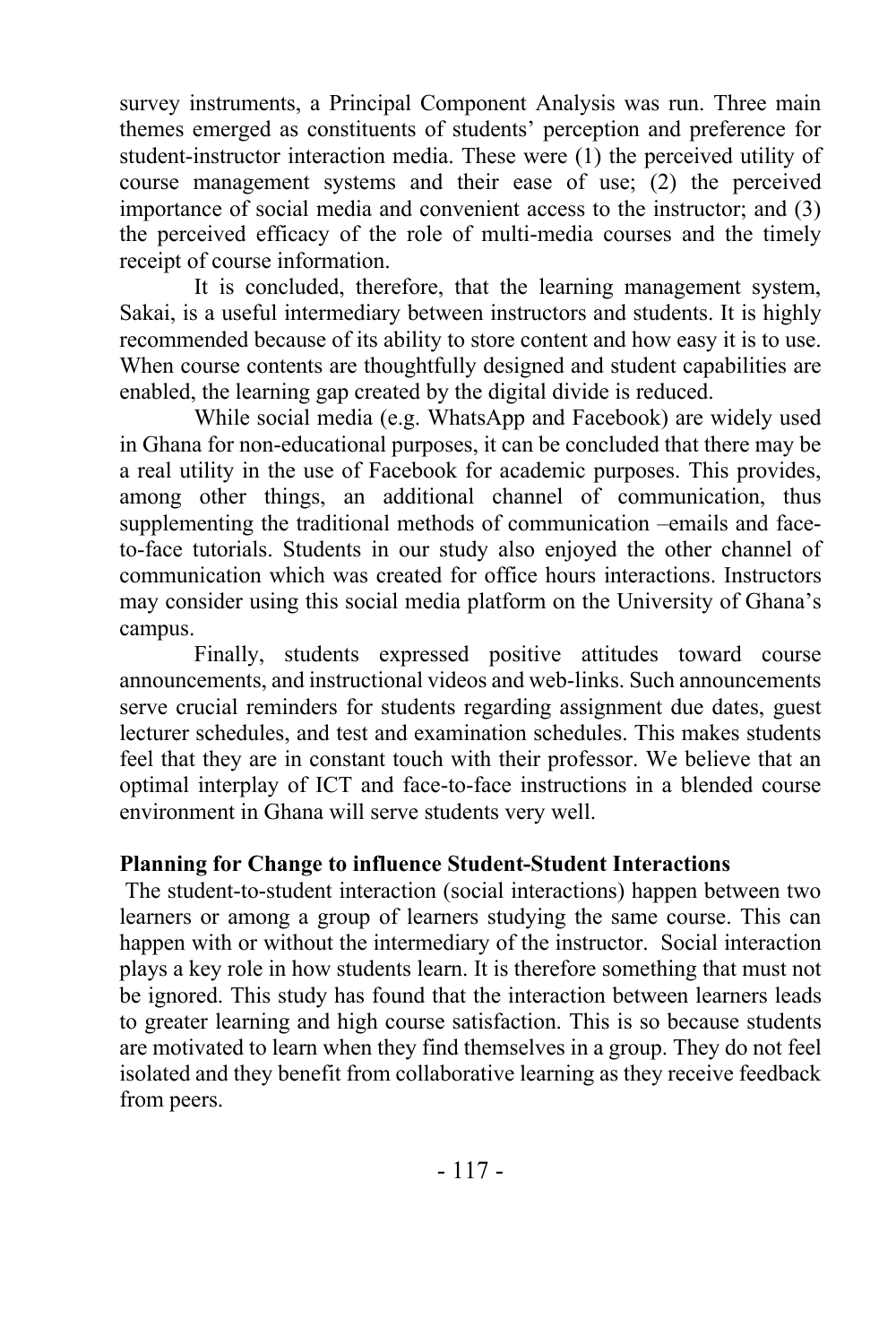In planning to influence student-to-student interactions in courses and disciplines taught in tertiary, and all levels of education, student collaborations and information sharing should be required. There is the need for course planners and instructional technologists to build a sense of community among fellow students taking a course. It is not enough to just encourage students to share their insights. Instructors and instructional designers must create a learning atmosphere where students can participate, offer responses, draw effective feedback and communicate in short, focused messages. This approach promotes powerful relationship-building among students and allows them to better understand the materials which have been put up for use. The use of tools in the Sakai learning management system (discussion boards, emails, chat rooms, and other social communication tools) encourages learners to discuss their interests and enables instructors to interact more effectively with their students via scheduled chat sessions or fora sessions. By discussing topical issues, student-to-student interactions are enhanced. Effective policies which are implemented to appropriately incentivize instructors will motivate them to go the extra mile in ensuring that the right things are done and the quality of education is assured.

## **Planning for Change to Influence Student-Instructor Interactions**

The student-to-instructor interactions happen when the instructor delivers information, provides feedback or simply encourages or guides the learner. It also takes place when a learner asks the instructor questions or communicates with him or her regarding the course. In this type of interaction, the instructor serves as a guide, facilitator, an expert or support depending on the situation. Students thrive academically when instructors are present throughout the course to provide feedback and guidance to them. This is essential because it ensures that instructors clarify issues, reinforce crucial points and correct interpretations of subject matters, and stimulate interests and motivations. The planning for change to influence student-instructor interactions should be preceded by:

- Increasing dialogue between the instructor and students by offering several different ways for them to contact the instructor. For example, by providing e-mail addresses, social media accounts and office phone numbers of instructors to students, students would always be able to contact the instructor;
- Monitoring the students' course performance and participation;
- Offering prompt feedback by responding to students as soon as possible, often within the confines of 24 hours; and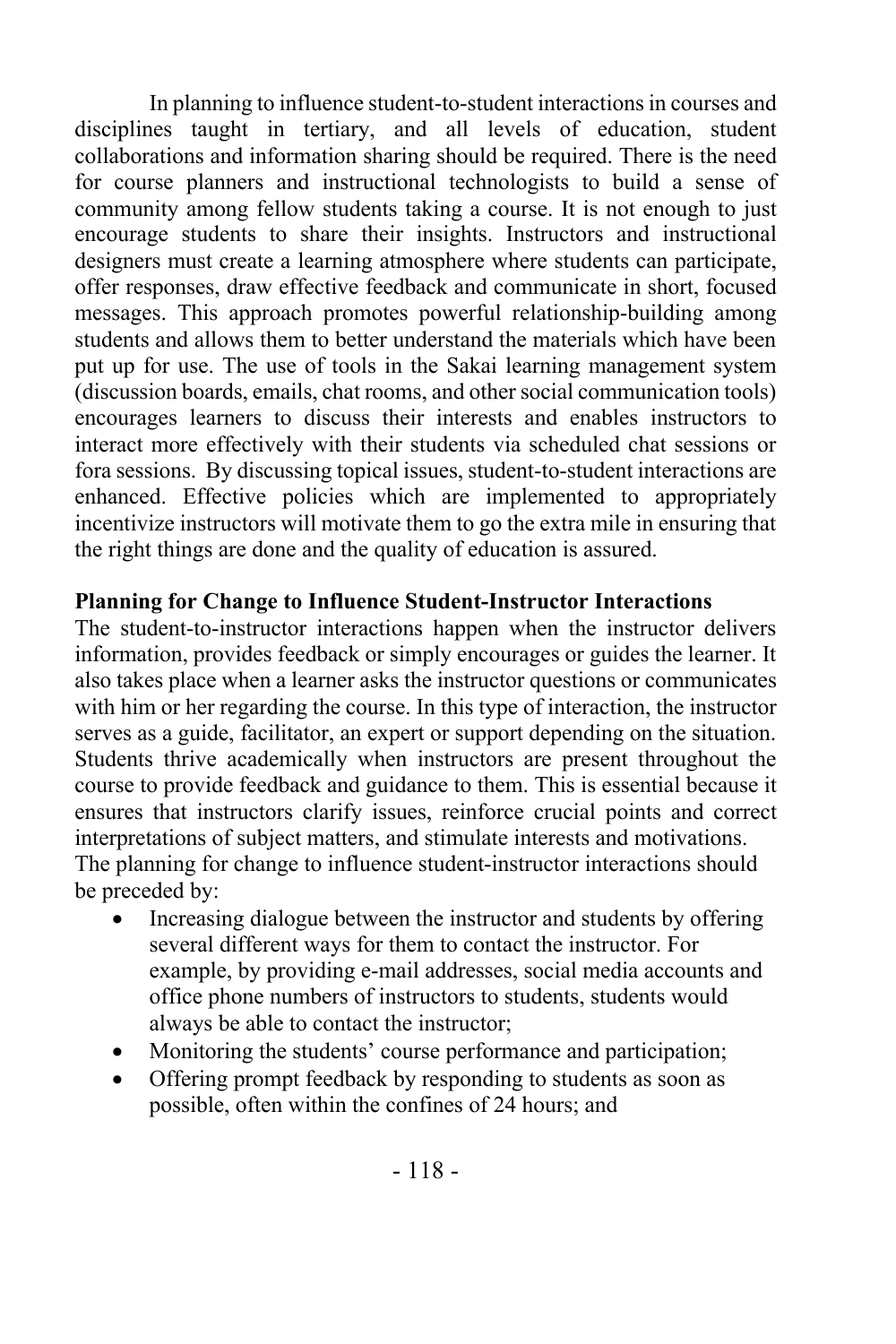• Providing clear and detailed information to the students every step of the way so that students can feel the support and presence of the instructor during the course.

## **Planning for Change to Influence Student-Content Interactions**

Student-content interactions take place when students, by themselves, directly obtain information from learning materials. This occurs when students interact with the text and are deeply engrossed with the content. Student–content interactions have been considered to be one of the most crucial forms of interaction because it is where true learning takes place. Once students access learning materials, such as multimedia, PowerPoint slides, reading materials, audio and video materials among other resources, they should be able to consume such materials in their own way by pausing, rewinding, repeating and forwarding parts of the course to master it.

The planning for change to influence student-content interaction should entail instituting policies and mechanisms that give students options on how they want to consume content. University authorities and faculty should offer content in different formats including texts, audio and video. Students should be given breaks or quizzes to check for understanding. Also, school authorities and faculty members should make sure that materials can be read easily on the screen or can be printed. Moreover, faculty members and instructors must create challenging tasks that require students to interact with the content and explore topics in order for deep understanding and learning to take place.

# **Implications for Ghana's Achievement of Sustainable Development Goal 4**

This study has shown that there is the need for strong policies which support the use of ICT in Ghanaian Tertiary Education. These policies, however, may need to extend to all environments where education is pursued to promote inclusive education as prescribed by the SDG 4 and its targets. This paper has informed and borne implications for the development of new policies to promote proactive, inclusive and equitable education for all. There is a need for national policies to address the issues of access to computers and ICT devices by all who need to receive high quality, inclusive and equitable education. Discrimination should not be made on account of disabilities, geography, gender, ethnicity, race, faith or social status. The SDG4 is about ensuring inclusive and equitable education and promoting lifelong learning opportunities for all. The ways through which this study helps to ensure the fulfilment of this aim include the following: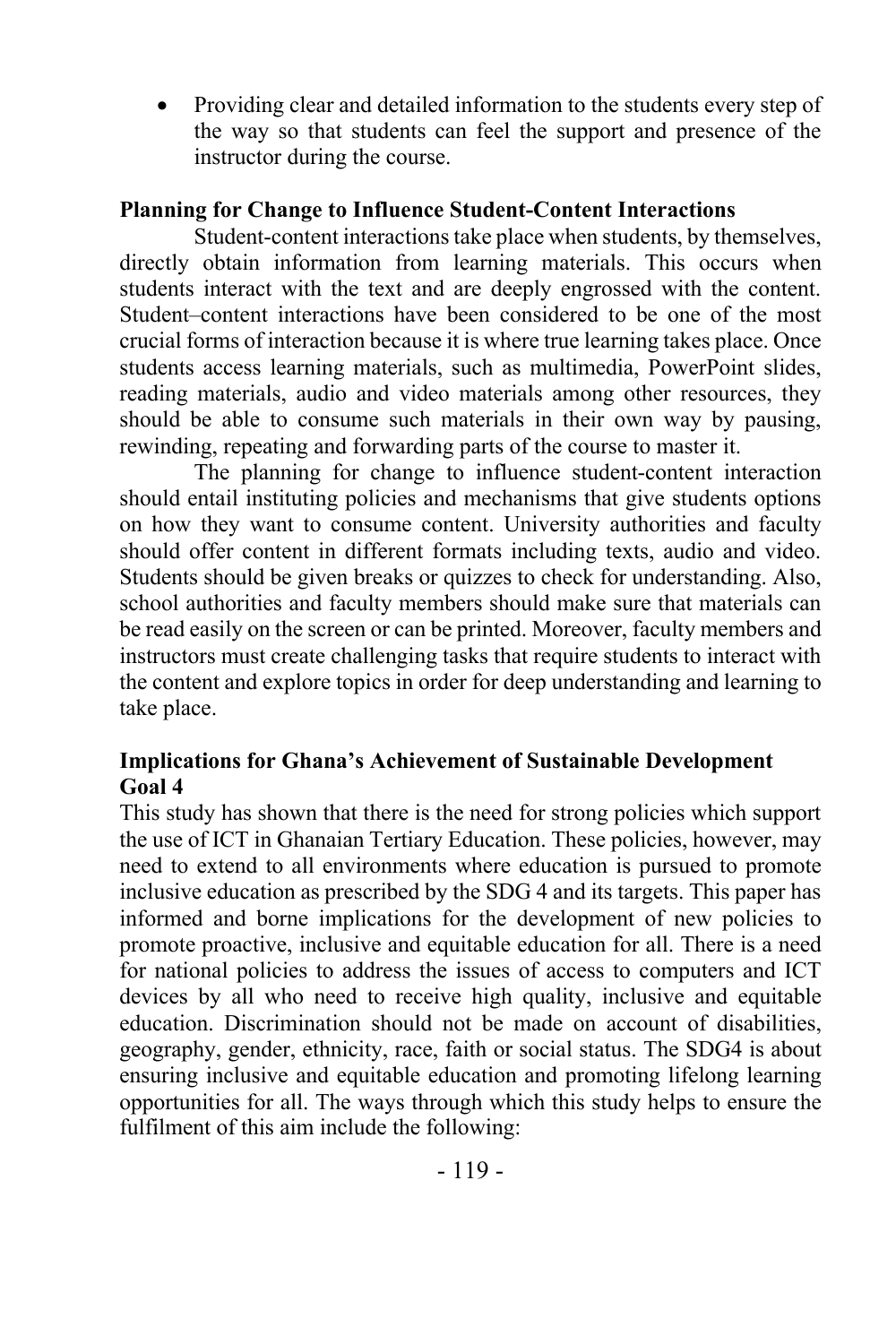- The use of ICT tools and social media like Sakai and Facebook respectively, emphasize and promote gender equality in education. Equality in education promotes collaborative learning among both sexes and among people with diverse backgrounds. In the end, relevant and effective learning outcomes are achieved in learners regardless of their gender and age. (Target 4.1).
- The findings from the paper promote the planning for change that of a national benchmark- in the use of ICT devices for effective inclusive teaching and learning.
- The findings promote planning for the attainment of equal access to affordable ICT devices and the use of ICT media at the different levels of education. SDG targets 4.1, 4.3 and 4.5 call for the elimination of gender disparities but promote the inclusion of people living with disabilities, indigenous peoples and children in vulnerable situations among others. This paper has brought to light that learners of diverse backgrounds must acquire the relevant knowledge and skills to promote sustainable development and sustainable lifestyles, human rights, gender equality, promotion of peaceful and non-violent cultures global citizenship and appreciation of cultural diversity (e.g. through collaborative learning) and culture's contribution to sustainable development and completion of tertiary education (SDG 4.1; SDG 4.7).

#### **Acknowledgement**

The authors wish to acknowledge the support from CODESRIA for providing funds to carry out the research and also to acknowledge the support from Prof. RICHARD BOATENG, a professor in information systems of the University of Ghana Business School for allowing the research team use his class for the research.

#### **REFERENCES**

- Abrami, P. C., Bernard, R. M., Bures, E. M., Borokhovski, E., & Tamim, R. M. (2012). Interaction in distance education and online learning: Using evidence and theory to improve practice. In *The next generation of distance educatio*n (pp. 49-69). Springer.
- Admiraal, W. F., Lockhorst, D., Wubbels, T., Korthagen, F. A., & Veen, W. (1998). Computer-mediated communication environments in teacher education: computer conferencing and the supervision of student teachers. *Learning Environments Research, 1*(1), 59-74.
- Ahmadi, M., Dileepan, P., & Raiszadeh, F. (2007). Is PowerPoint evil? Students' perceptions. *Review of Business Research, 7*(4), 15-19.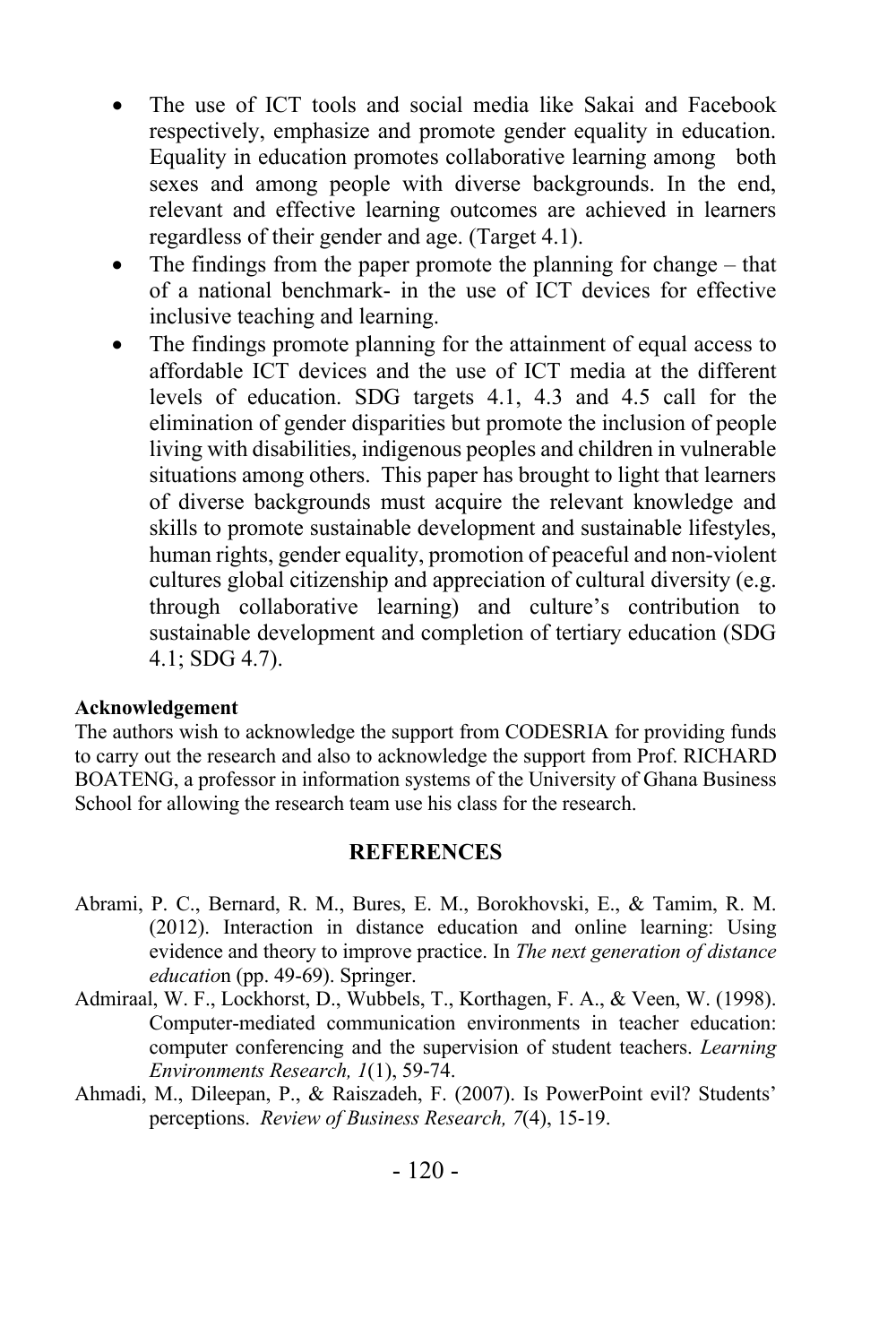- Akcaoglu, M., Bowman, N.D. (2016). Using instructor-led Facebook groups to enhance students' perceptions of course content, *Computers in Human Behavior, Vol. 65* (1), pp. 582-590, https://doi.org/10.1016/j.chb.2016.05.029.
- Alexandron, G., Wiltrout, M.E., Berg, A. and Ruipérez-Valiente, J.A., 2020, March. Assessment that matters: Balancing reliability and learner-centered pedagogy in MOOC assessment. In Proceedings of the Tenth International Conference on Learning Analytic & Knowledge (pp. 512-517).
- Aljawarneh, S. A. (2019). Reviewing and exploring innovative ubiquitous learning tools in higher education. *Journal of Computing in Higher Education*, 1-17.
- Asamoah, M. K. 2020. "Reflections and Refractions on Sakai/Moodle Learning Management System in Developing Countries: A Case of Ghanaian Universities' Demand and Supply Perspective Analyses." African Journal of Science, *Technology, Innovation and Development 12* (2): 243–259. https://doi.org/10.1080/20421338.2019.1634318.
- Asampana, Isaac, Albert Akanlisikum Akanferi, and James Ami-Narh. 2017. "Reasons for Poor Acceptance of Web-based Learning Using an LMS and VLE in Ghana." *Interdisciplinary Journal of Information, Knowledge & Management 12* (1) pp189–208. https://doi.org/10.28945/3742.
- Asterhan, CSC, Rosenberg, H. (2015). The promise, reality and dilemmas of secondary school teacher–student interactions in Facebook: The teacher perspective. *Computers & Education 85* (1) 134-148.
- Battalio, J. (2007). Interaction online: A reevaluation. *Quarterly Review of Distance Education, 8* (4), 339.
- Bernard, R. M., Abrami, P. C., Borokhovski, E., Wade, C. A., Tamim, R. M., Surkes, M. A., & Bethel, E. C. (2009). A meta-analysis of three types of interaction treatments in distance education. *Review of Educational research, 79* (3), 1243-1289.
- Boateng J.K. (2020). "Using SAKAI LMS for Enhanced Instructor-Student Interactions and Effective Student Learning: Perceptions of Students from the University of Ghana." *Ubiquitous Learning: An International Journal Volume 13* (4), pp. 1-10. doi:10.18848/1835-9795/CGP/v13i04/1-10.
- Brown, M. G. (2016). Blended instructional practice: A review of the empirical literature on instructors' adoption and use of online tools in face-to-face teaching. *The Internet and Higher Education, 31* (1), 1-10.
- Chen, P. S. D., Lambert, A. D., & Guidry, K. R. (2010). Engaging online learners: The impact of Web-based learning technology on college student engagement. *Computers & Education, 54* (4), 1222-1232.
- Chickering, A. W., & Gammon, Z. F. (1987). Seven Principles for Good Practice in Undergraduate Education. *The Wingspread Journal, 9* (1), 1-10.
- Dias, S. B., & Denis, J. A. (2014). Towards an enhanced learning management system for blended learning in higher education incorporating distinct learners' profiles. *Educational Technology & Society, 17* (1) pp. 307–319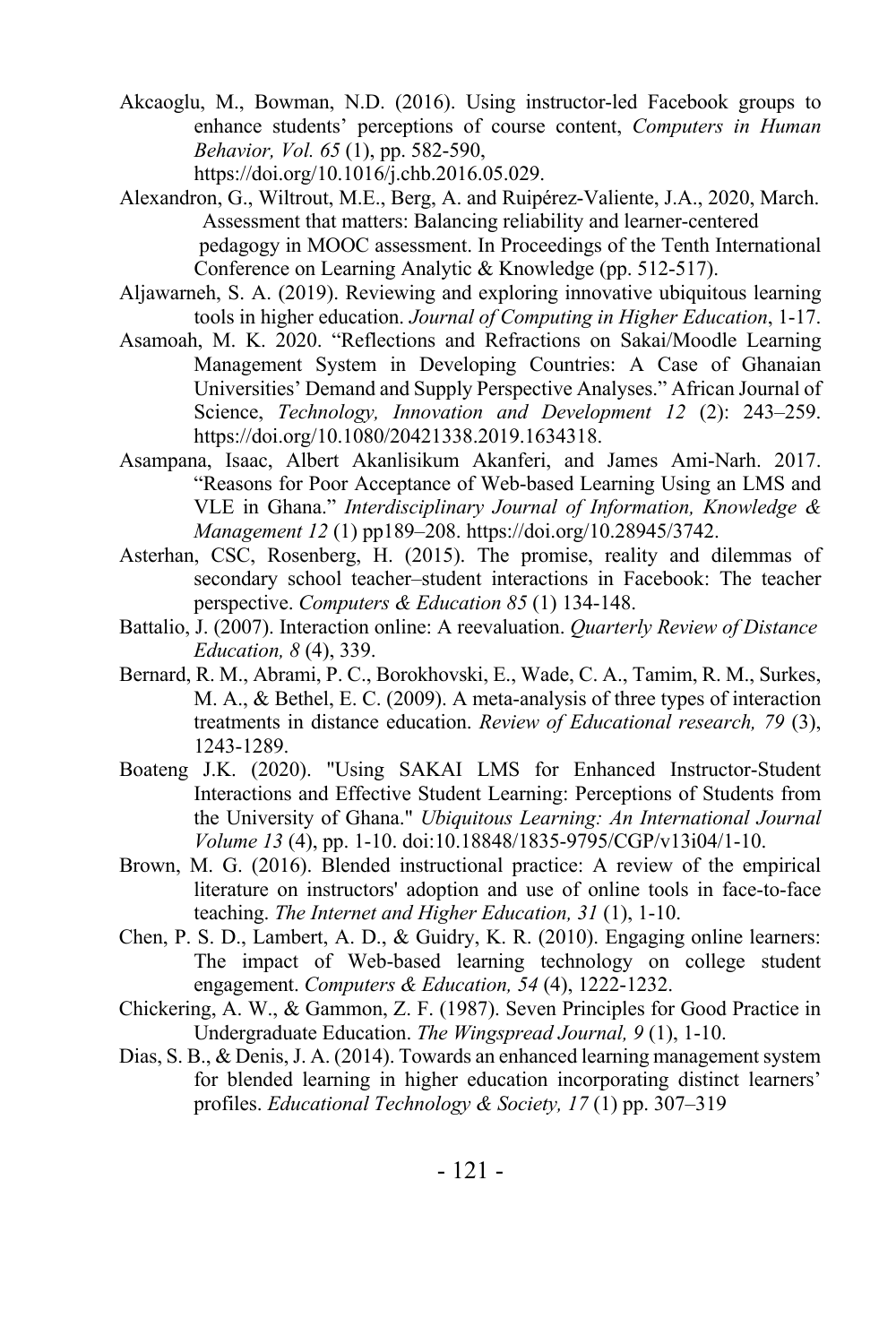- Essel, Daniel Danso, and Osafo Apeanti Wilson. 2017. "Factors Affecting University Students' Use of Moodle: An Empirical Study Based on TAM." *International Journal of Information and Communication Technology Education 13* (1): 14–26. https://doi.org/10.4018/IJICTE.2017010102.
- Ferreira, A., & Santoso, A. (2008). Do students' perceptions matter? A study of the effect of students' perceptions on academic performance. *Accounting & Finance, 48*(2), 209-231.
- Fletcher, J.D., Tobias, S., & Wisher, R. (2007). Learning anytime, anywhere: Advanced distributed learning and the changing face of education. *Educational Research, 36*(2), 96-102.
- Frankland J. Bloor M. (1999) Some issues arising in the systematic analysis of focus group materials. In: Barbour R. Kitzinger J (eds), *Researching with focus groups.* Sage.
- Gillett-Swan J. (2017). The challenges of online learning: Supporting and engaging the isolated learner. *Journal of Learning Design, 10* (1), pp. 20-30
- Guerrero-Roldán, A.E., Noguera, I. (2018). A model for aligning assessment with competences and learning activities in online courses. *The Internet and Higher Education, 38*, pp. 36-46
- Hong, K. S., Lai, K. W., & Holton, D. (2003). Students' satisfaction and perceived learning with a web-based course. *Educational Technology & Society, 6*(1), 116-124.
- Hong, K. S. (2002). Relationships between students' and instructional variables with satisfaction and learning from a Web-based course. *The Internet and Higher Education, 5* (3), 267-281.
- Ismail, K. (2017, November 13). CMS Wire. [Online] Retrieved from cmswire.com: https://www.cmswire.com/digital-workplace/what-is-a-learningmanagement-system/
- Kipkurui, N., Wanyembi, P. G., & Ikoha, A. (2014). Evaluating Usability of E-Learning Systems in Universities. *International Journal of Advanced Computer Science and Applications, 5* (8).
- Kraleva, R.S., Sabani, M. & Kralev, V. (2019). An analysis of some learning management systems. *International Journal of Advanced Science Engineering and Information, 9* (4), pp 1190-1198.Doi: 18.18517/ijaseit.9.4.9437
- Kravik R, Caruso J (2005) ECAR study of students and information technology 2005: convenience, connection, control and learning. Educause Center for Applied Research. Educause
- Kuo, Y. C., Walker, A. E., Schroder, K. E., & Belland, B. R. (2014). Interaction, Internet self-efficacy, and self-regulated learning as predictors of student satisfaction in online education courses. *The Internet and Higher Education, 20* (1), pp. 35-50.
- Martin, F. Bolliger, D.U. (2018). Engagement matters: Student perceptions on the importance of engagement strategies in the online learning environment, *Online Learning, 22* (1) (2018), pp. 205-222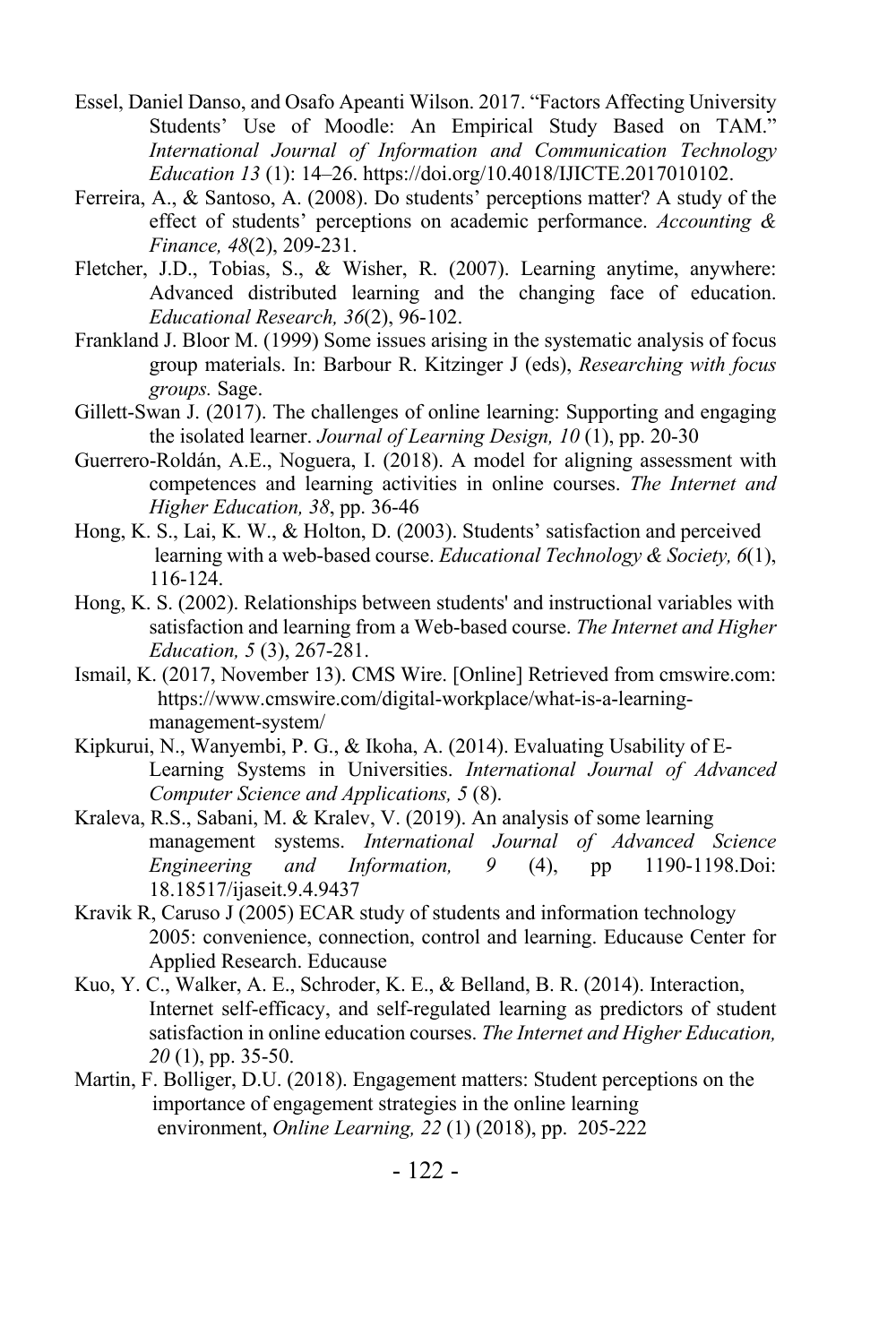- Martin, F. Ritzhaupt, A., Kumar, S. & Budhrani, K. (2019). Award winning faculty online teaching practices: Course design, assessment and evaluation and facilitation. *The Internet and Higher Education, 12* (1) pp. 34-43. Issn1096- 7516. https://doi.org/10.1016/j.iheduc,2019.04.001
- Martin, F. Wang, A. Sadaf, A. (2018). Student perception of helpfulness of facilitation strategies that enhance instructor presence, connectedness, engagement and learning in online courses. *The Internet and Higher Education, 37* (1), pp. 52-65.
- McNulty, N. (2016, June). Mobile Learning in Africa: How mobile educational technology benefits learners. Retrieved on 27th September 2019 from: https://www.niallmcnulty.com/2016/06/mobile-learning-in-africa-howmobile-educational-technology-benefits-learners/
- Moore, M. (1989). Three types of interaction; The American Journal of Distance Education. Technology enhanced teaching and learning in South African higher education–A rearview of a 20 year journey. *British Journal of Educational Technology, 47*(5), 843-858.
- Ng'ambi, D., Brown, C., Bozalek, V., Gachago, D., & Wood, D. (2016). Technology enhanced teaching and learning in South African higher education–A rearview of a 20 year journey. *British Journal of Educational Technology, 47* (5), pp. 843-858.
- Norberg, A., Dziuban, C. D., & Moskal, P. D. (2011). A time-based blended learning model. On the Horizon, 19(3), 207-216.Reid, P. (2014). Categories for barriers to adoption of instructional technologies. *Education and Information Technologies, 19* (2), 383-407.
- Pappas C (2020, September). The best learning management systems (2020 updates). Retrieved on 30th December 2020 from:https://elearningindustry.com/thebest-learning-management-systems-top-list
- Pomerantz, J., Brown, M. & Brooks, D.C. (2018, January). Foundations for a Next Generation Digital Learning Environment: Faculty, Students, and the LMS. Research report. ECAR.
- Reid, P. (2014). Categories for barriers to adoption of instructional technologies. *Education and Information Technologies, 19* (2), 383-407.
- Seaman, J.E, Allen, I. E., Seaman, J. (2018). Grade increase: Tracking distance education in the United States Babson Survey Research Group
- Sher, A. (2009). Assessing the relationship of student-instructor and student-student interaction to student learning and satisfaction in web-based online learning environment. *Journal of Interactive Online Learning, 8* (2), 102-120.
- Shimoni R., Barrington G., Wilde R., Henwood S. (2013). Addressing the needs of diverse distributed students. *International Review of Research in Open and Distance Learning, 14* (1), 134–15
- Tshabalala, M., Ndeya-Ndereya, C., & van der Merwe, T. (2014). Implementing Blended Learning at a Developing University: Obstacles in the Way. *Electronic Journal of e- Learning, 12* (1), 101-110.
- Willems, J., & Bateman, D. (2013). Facing up to it: blending formal and informal